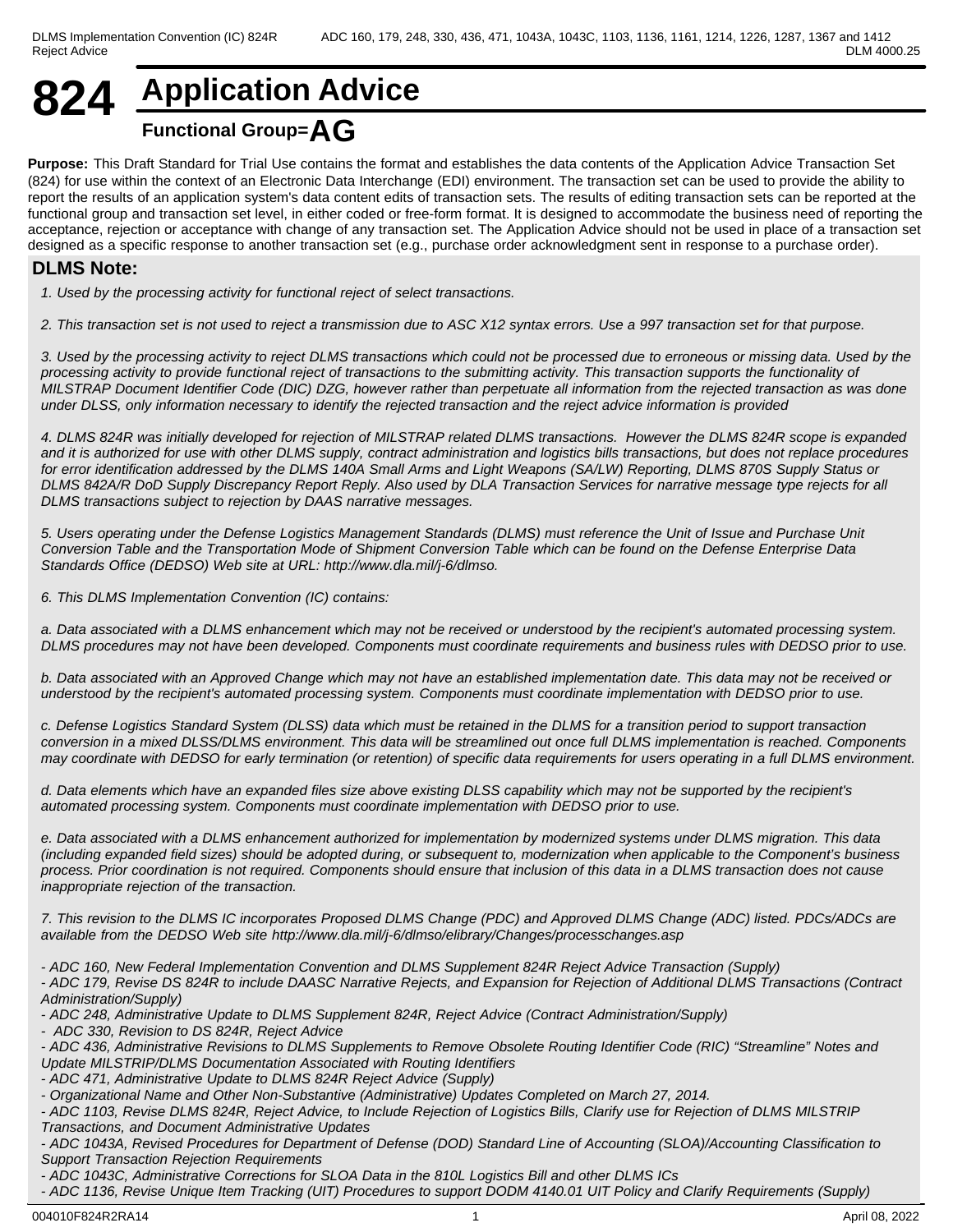DLMS Implementation Convention (IC) 824R ADC 160, 179, 248, 330, 436, 471, 1043A, 1043C, 1103, 1136, 1161, 1214, 1226, 1287, 1367 and 1412 Reject Advice

DLM 4000.25

*- ADC 1161, Update uniform Procurement Instrument Identifier (PIID) numbering system in the Federal/DLMS Implementation Conventions and DLMS Manuals (Supply/Contract Administration)*

*- Administrative Update to Reflect Realignment to Recognize DLMS Program Office Completed on December 27, 2016*

*- ADC 1214, New DLMS Implementation Convention (IC) 824W, Disposal Turn-In Document (DTID) and Hazardous Material/Hazardous Waste Profile Sheet (HWPS) Validation transaction, and Associated Procedures*

*- ADC 1226, Revise DLMS 824R Reject Advice in support of intra-Air Force basis Government Furnished Property (GFP) Accountability - Administrative Update to Reflect Realignment of DLMS Program Office to Enterprise Business Standards Office (EBSO) - Completed on September 19, 2018*

*- ADC 1287, DLMS Implementation Convention (IC) Revisions for Data Element Mapping (Form Stock Number and Manufacturer's Part Number), Removal of Plant Equipment Number, and Administrative Updates*

*- ADC 1367, Administrative Update to Convert Federal Notes to DLMS Notes within DLMS Implementation Conventions* 

*- Administrative Update to Reflect Realignment of Enterprise Business Standards Office (EBSO) to Defense Enterprise Data Standards Office (DEDSO) - Completed on April 8, 2022*

*- ADC 1412, Replacement of Data Universal Numbering System Number with Unique Entity Identifier and Electronic Funds Transfer Indicator to Wide Area Workflow*

### **Heading:**

| <u>Pos</u>   | $\underline{\mathsf{Id}}$ | <b>Segment Name</b>                      | <b>Req</b> | Max Use | <b>Repeat</b>       | <b>Notes</b> | <b>Usage</b> |
|--------------|---------------------------|------------------------------------------|------------|---------|---------------------|--------------|--------------|
| 010          | <b>ST</b>                 | <b>Transaction Set Header</b>            | М          |         |                     |              | Must use     |
| 020          | <b>BGN</b>                | <b>Beginning Segment</b>                 | M          |         |                     |              | Must use     |
| LOOP ID - N1 |                           |                                          |            |         | $\geq$ <sup>1</sup> |              |              |
| 030          | N <sub>1</sub>            | Name                                     | O          |         |                     |              | Used         |
| 040          | N <sub>2</sub>            | Additional Name Information              | O          | າ       |                     |              | Not Used     |
| 050          | N <sub>3</sub>            | Address Information                      | O          | 2       |                     |              | Not Used     |
| 060          | N <sub>4</sub>            | Geographic Location                      | O          |         |                     |              | Not Used     |
| $*070$       | <b>REF</b>                | Reference Identification                 | O          | 12      |                     |              | Not Used     |
| 080          | <b>PER</b>                | Administrative Communications<br>Contact | O          | 3       |                     |              | Used         |

### **Detail:**

| Pos                  | $\underline{\mathsf{Id}}$ | <b>Segment Name</b>                      | Req     | <b>Max Use</b> | Repeat     | <b>Notes</b> | <b>Usage</b> |
|----------------------|---------------------------|------------------------------------------|---------|----------------|------------|--------------|--------------|
| <b>LOOP ID - OTI</b> |                           |                                          |         |                | $\geq 1$   | N2/010L      |              |
| 010                  | <b>OTI</b>                | Original Transaction Identification      | M       |                |            | N2/010       | Must use     |
| 020                  | <b>REF</b>                | Reference Identification                 | O       | 12             |            | N2/020       | Must use     |
| 030                  | <b>DTM</b>                | Date/Time Reference                      | O       | 2              |            | N2/030       | Used         |
| 040                  | <b>PER</b>                | Administrative Communications<br>Contact | $\circ$ | 3              |            | N2/040       | Not Used     |
| $* 050$              | AMT                       | Monetary Amount                          | O       | >1             |            | N2/050       | Not Used     |
| 060                  | QTY                       | Quantity                                 | O       | >1             |            | N2/060       | Not Used     |
| 065                  | NM <sub>1</sub>           | Individual or Organizational Name        | O       | 9              |            | N2/065       | Used         |
| <b>LOOP ID - TED</b> |                           |                                          |         |                | $\geq 1$   |              |              |
| 070                  | <b>TED</b>                | <b>Technical Error Description</b>       | O       |                |            |              | Used         |
| 080                  | <b>NTE</b>                | Note/Special Instruction                 | O       | 100            |            |              | Used         |
| 082                  | <b>RED</b>                | <b>Related Data</b>                      | O       | 100            |            | N2/082       | Not Used     |
| <b>LOOP ID - LM</b>  |                           |                                          |         |                | $\geq 1$   | N2/085L      |              |
| 085                  | <b>LM</b>                 | Code Source Information                  | $\circ$ |                |            | N2/085       | Used         |
| <b>LOOP ID - LQ</b>  |                           |                                          |         |                | <u>100</u> |              |              |
| 086                  | LQ                        | <b>Industry Code</b>                     | M       |                |            |              | Must use     |
| 087                  | <b>RED</b>                | <b>Related Data</b>                      | O       | 100            |            | N2/087       | Not Used     |
| 090                  | <b>SE</b>                 | <b>Transaction Set Trailer</b>           | M       |                |            |              | Must use     |

#### **Notes:**

2/010L The OTI loop is intended to provide a unique identification of the transaction set that is the subject of this application acknowledgment.

2/010 The OTI loop is intended to provide a unique identification of the transaction set that is the subject of this application acknowledgment.

2/020 The REF segment allows for the provision of secondary reference identification or numbers required to uniquely identify the original transaction set. The primary reference identification or number should be provided in elements OTI02-03.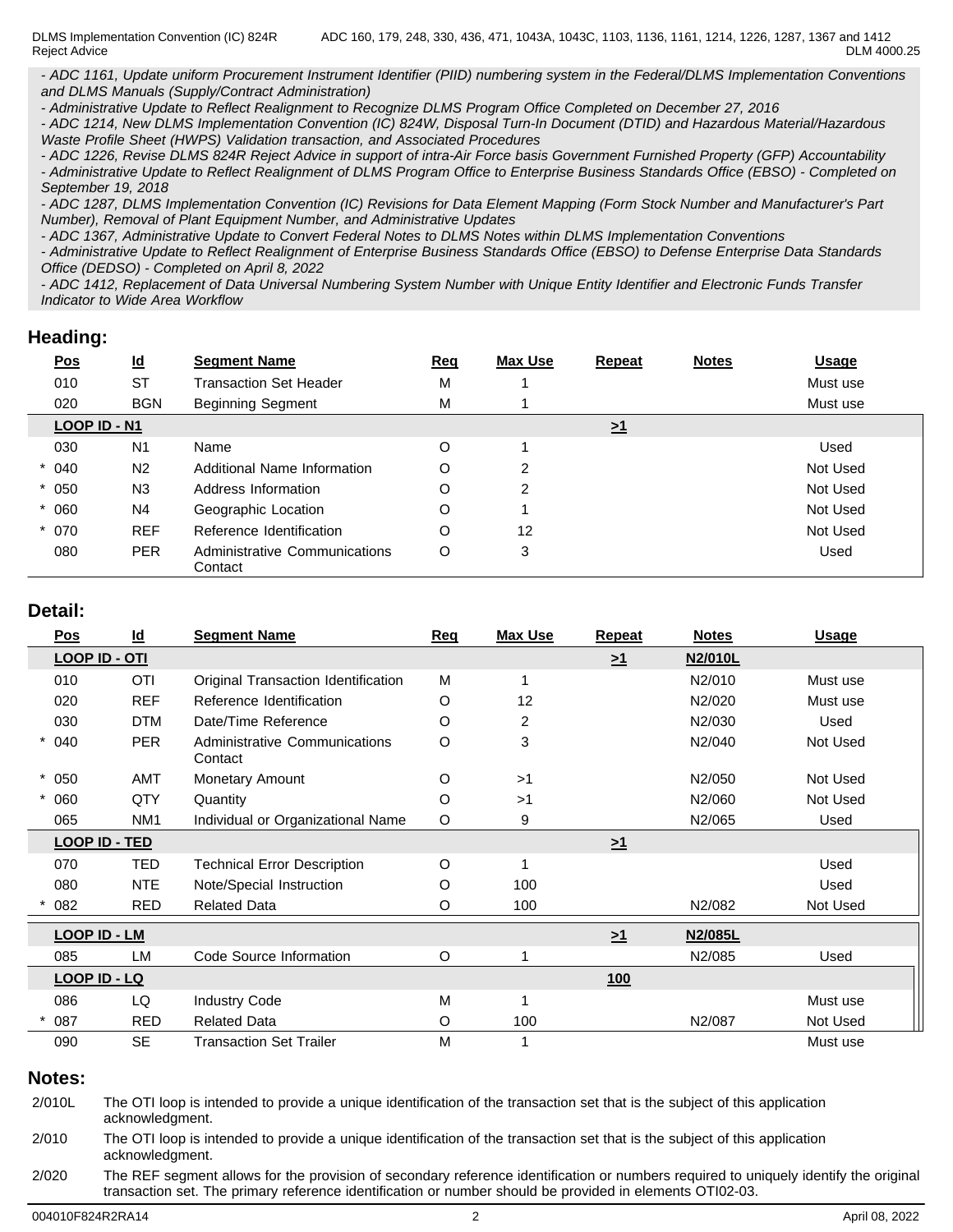- 2/030 The DTM segment allows for the provision of date, time, or date and time information required to uniquely identify the original transaction set.
- 2/040 The PER segment should be utilized if administrative communications contact information is important to the unique identification of the original transaction set.
- 2/050 The AMT segment should be utilized if monetary amount information is important to the unique identification of the original transaction set.
- 2/060 The QTY segment should be utilized if quantity information is important to the unique identification of the original transaction set.
- 2/065 The NM1 segment allows for the provision of entity identification information required to uniquely identify the original transaction set.
- 2/082 The RED segment may be used to provide data related to the error condition specified in the associated TED01 element.
- 2/085L The LM loop is used to identify industry-based or proprietary application error conditions.
- 2/085 The LM loop is used to identify industry-based or proprietary application error conditions.
- 2/087 The RED segment may be used to provide data related to the error condition specified in the associated LQ02 element.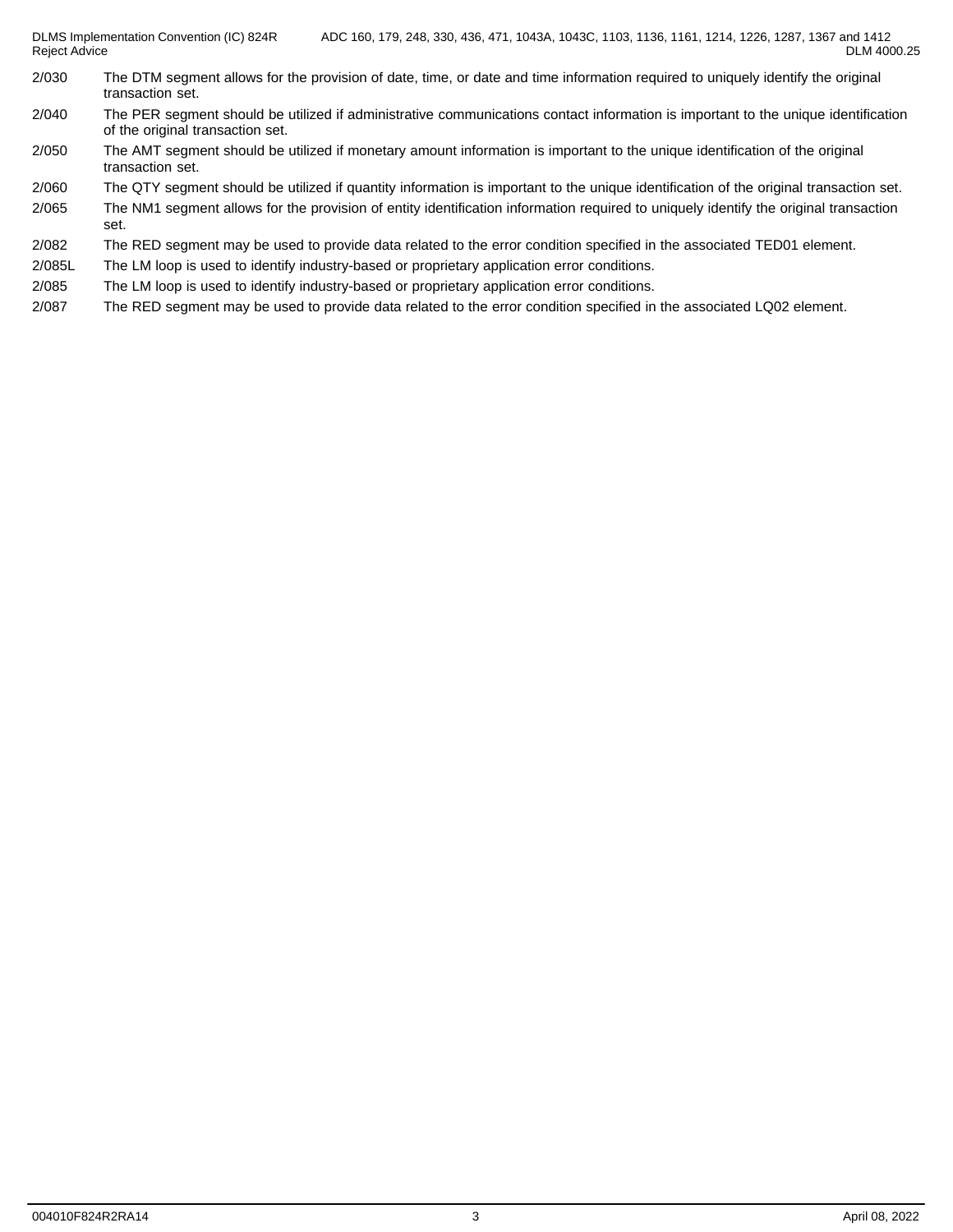## **ST Transaction Set Header Pos: 010 Pos: 010 Max: Max:**

**Heading - Mandatory Loop: N/A Elements: 2**

**User Option (Usage):** Must use

**Purpose:** To indicate the start of a transaction set and to assign a control number

## **Semantics:**

1. The transaction set identifier (ST01) used by the translation routines of the interchange partners to select the appropriate transaction set definition (e.g., 810 selects the Invoice Transaction Set).

| $Ref$            | <u>ld</u> | <b>Element Name</b>                                                                                                                                                   | <u>Req</u> | <b>Type</b> | <b>Min/Max</b> | <u>Usage</u> |
|------------------|-----------|-----------------------------------------------------------------------------------------------------------------------------------------------------------------------|------------|-------------|----------------|--------------|
| ST <sub>01</sub> | 143       | <b>Transaction Set Identifier Code</b>                                                                                                                                | М          | ID          | 3/3            | Must use     |
|                  |           | Description: Code uniquely identifying a<br><b>Transaction Set</b>                                                                                                    |            |             |                |              |
|                  |           | CodeList Summary (Total Codes: 298, Included: 1)                                                                                                                      |            |             |                |              |
|                  |           | Code Name                                                                                                                                                             |            |             |                |              |
|                  |           | 824<br><b>Application Advice</b>                                                                                                                                      |            |             |                |              |
| ST <sub>02</sub> | 329       | <b>Transaction Set Control Number</b>                                                                                                                                 | м          | AN          | 4/9            | Must use     |
|                  |           | <b>Description:</b> Identifying control number that must<br>be unique within the transaction set functional group<br>assigned by the originator for a transaction set |            |             |                |              |
|                  |           | <b>DLMS Note:</b> Use to identify a unique number<br>assigned by the originator of the transaction set.<br>This number may be system generated.                       |            |             |                |              |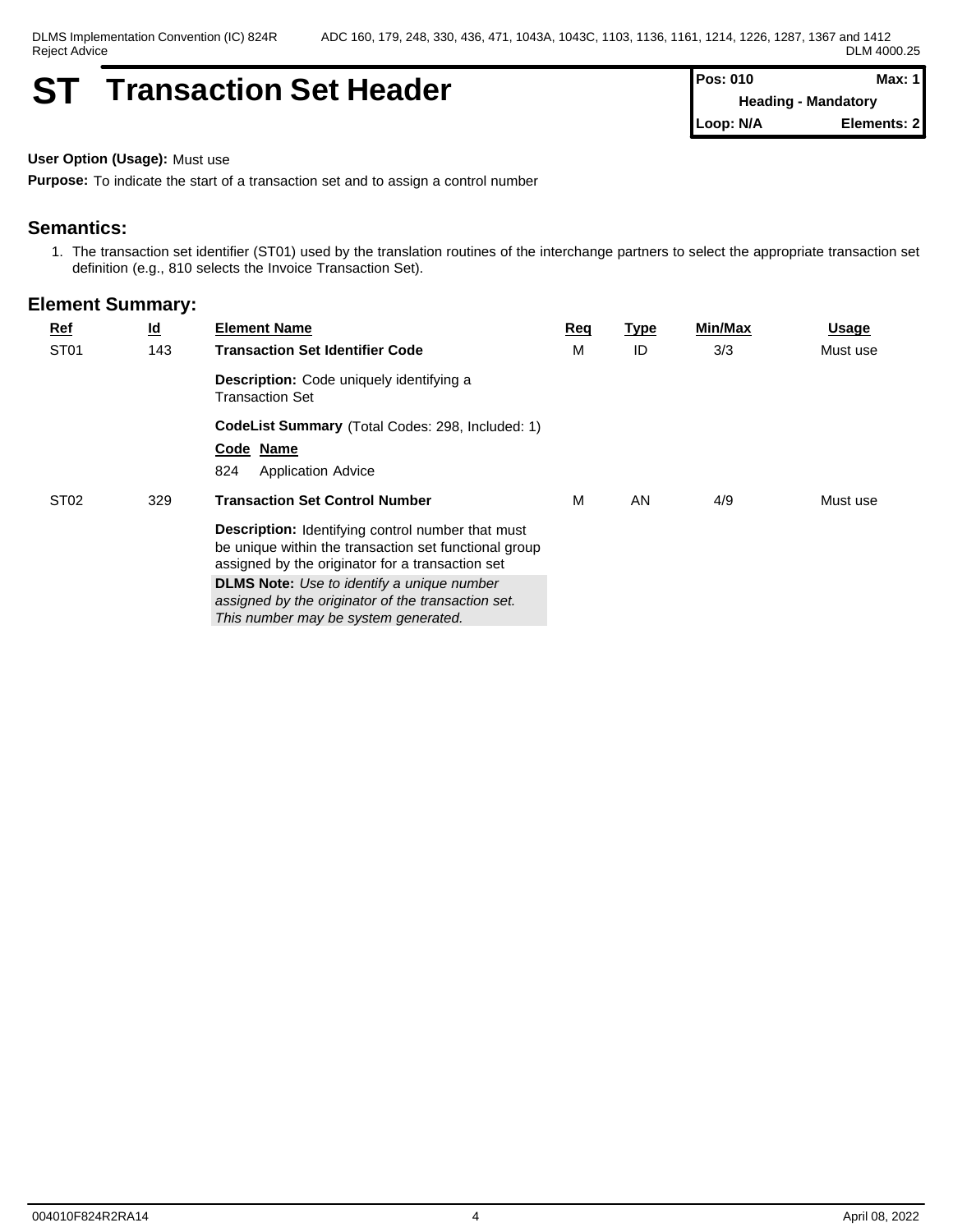## **BGN** Beginning Segment **Pos: 020 Pos: 020 Max:** Max:

**Heading - Mandatory Loop: N/A Elements: 7**

**User Option (Usage):** Must use

**Purpose:** To indicate the beginning of a transaction set

## **Syntax Rules:**

1. C0504 - If BGN05 is present, then BGN04 is required.

## **Semantics:**

- 1. BGN02 is the transaction set reference number.
- 2. BGN03 is the transaction set date.
- 3. BGN04 is the transaction set time.
- 4. BGN05 is the transaction set time qualifier.
- 5. BGN06 is the transaction set reference number of a previously sent transaction affected by the current transaction.

| <b>Ref</b> | $\underline{\mathsf{Id}}$ | <b>Element Name</b>                                                                                                                                                                                                                                                                                                                                                                                                             | Req          | <b>Type</b> | Min/Max | <b>Usage</b> |
|------------|---------------------------|---------------------------------------------------------------------------------------------------------------------------------------------------------------------------------------------------------------------------------------------------------------------------------------------------------------------------------------------------------------------------------------------------------------------------------|--------------|-------------|---------|--------------|
| BGN01      | 353                       | <b>Transaction Set Purpose Code</b>                                                                                                                                                                                                                                                                                                                                                                                             |              | ID          | 2/2     | Must use     |
|            |                           | <b>Description:</b> Code identifying purpose of<br>transaction set                                                                                                                                                                                                                                                                                                                                                              |              |             |         |              |
|            |                           | CodeList Summary (Total Codes: 65, Included: 2)                                                                                                                                                                                                                                                                                                                                                                                 |              |             |         |              |
|            |                           | Code Name                                                                                                                                                                                                                                                                                                                                                                                                                       |              |             |         |              |
|            |                           | 00<br>Original                                                                                                                                                                                                                                                                                                                                                                                                                  |              |             |         |              |
|            |                           | 77<br><b>Simulation Exercise</b>                                                                                                                                                                                                                                                                                                                                                                                                |              |             |         |              |
|            |                           | <b>DLMS Note:</b>                                                                                                                                                                                                                                                                                                                                                                                                               |              |             |         |              |
|            |                           | Defense Logistics Management Standards (DLMS) users, use to identify a simulated mobilization<br>exercise transaction set. Activities initiating a simulated mobilization exercise must ensure complete<br>coordination with all activities involved. All transaction set recipients must use extreme caution to<br>ensure that individual transactions do not process as action documents which affect accountable<br>records. |              |             |         |              |
| BGN02      | 127                       | <b>Reference Identification</b>                                                                                                                                                                                                                                                                                                                                                                                                 | м            | AN          | 1/30    | Must use     |
|            |                           | Description: Reference information as defined for a<br>particular Transaction Set or as specified by the<br>Reference Identification Qualifier<br><b>DLMS Note:</b> Use to identify the unique reference                                                                                                                                                                                                                        |              |             |         |              |
|            |                           | number (document number) assigned to this DLMS<br>824R transaction set, not the transaction set that is<br>being rejected.                                                                                                                                                                                                                                                                                                      |              |             |         |              |
| BGN03      | 373                       | Date                                                                                                                                                                                                                                                                                                                                                                                                                            | М            | DT          | 8/8     | Must use     |
|            |                           | <b>Description:</b> Date expressed as CCYYMMDD                                                                                                                                                                                                                                                                                                                                                                                  |              |             |         |              |
|            |                           | DLMS Note: 1. Use to identify the date this 824<br>transaction set was originated.                                                                                                                                                                                                                                                                                                                                              |              |             |         |              |
|            |                           | 2. DLMS users, this date corresponds to the<br>Universal Time Coordinate (UTC).                                                                                                                                                                                                                                                                                                                                                 |              |             |         |              |
| BGN04      | 337                       | Time                                                                                                                                                                                                                                                                                                                                                                                                                            | $\mathsf{X}$ | <b>TM</b>   | 4/8     | Used         |
|            |                           | Description: Time expressed in 24-hour clock time<br>as follows: HHMM, or HHMMSS, or HHMMSSD, or<br>HHMMSSDD, where $H =$ hours (00-23), $M =$ minutes<br>$(00-59)$ , S = integer seconds $(00-59)$ and DD =<br>decimal seconds; decimal seconds are expressed<br>as follows: $D = \text{tenths}$ (0-9) and $DD = \text{hundredths}$<br>$(00-99)$                                                                               |              |             |         |              |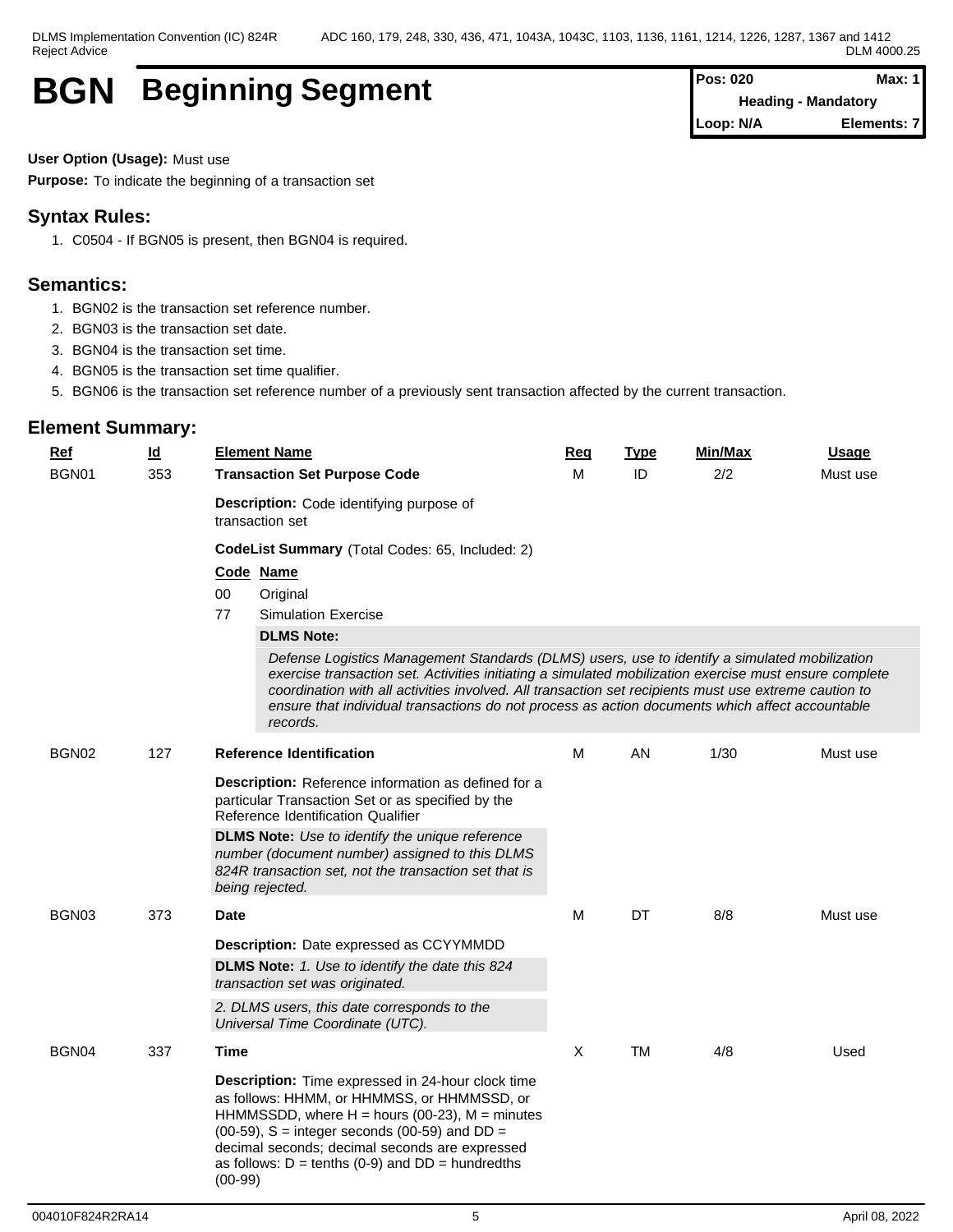DLMS Implementation Convention (IC) 824R<br>Reject Advice

| DLM 4000.25 |  |
|-------------|--|
|-------------|--|

| <u>Ref</u> | $\underline{\mathsf{Id}}$                                                                                                                                                                                                                                                                                                                           | <b>Element Name</b><br><b>DLMS Note:</b> 1. Express the originating activity's<br>time of transaction set preparation in UTC. |                                                                                                                                                                                                             | Req     | <b>Type</b> | <b>Min/Max</b> | <b>Usage</b> |  |  |  |
|------------|-----------------------------------------------------------------------------------------------------------------------------------------------------------------------------------------------------------------------------------------------------------------------------------------------------------------------------------------------------|-------------------------------------------------------------------------------------------------------------------------------|-------------------------------------------------------------------------------------------------------------------------------------------------------------------------------------------------------------|---------|-------------|----------------|--------------|--|--|--|
|            |                                                                                                                                                                                                                                                                                                                                                     |                                                                                                                               | 2. Express time in a four (HHMM) or six-position<br>(HHMMSS) format with seconds optional.                                                                                                                  |         |             |                |              |  |  |  |
| BGN05      | 623                                                                                                                                                                                                                                                                                                                                                 | <b>Time Code</b>                                                                                                              |                                                                                                                                                                                                             | O       | ID          | 2/2            | Used         |  |  |  |
|            | Description: Code identifying the time. In<br>accordance with International Standards<br>Organization standard 8601, time can be specified<br>by $a + or -$ and an indication in hours in relation to<br>Universal Time Coordinate (UTC) time; since + is a<br>restricted character, + and - are substituted by P<br>and M in the codes that follow |                                                                                                                               |                                                                                                                                                                                                             |         |             |                |              |  |  |  |
|            |                                                                                                                                                                                                                                                                                                                                                     |                                                                                                                               | CodeList Summary (Total Codes: 51, Included: 1)                                                                                                                                                             |         |             |                |              |  |  |  |
|            |                                                                                                                                                                                                                                                                                                                                                     | UT                                                                                                                            | Code Name<br>Universal Time Coordinate                                                                                                                                                                      |         |             |                |              |  |  |  |
| BGN07      | 640                                                                                                                                                                                                                                                                                                                                                 |                                                                                                                               | <b>Transaction Type Code</b>                                                                                                                                                                                | $\circ$ | ID          | 2/2            | Used         |  |  |  |
|            |                                                                                                                                                                                                                                                                                                                                                     |                                                                                                                               | Description: Code specifying the type of<br>transaction                                                                                                                                                     |         |             |                |              |  |  |  |
|            |                                                                                                                                                                                                                                                                                                                                                     | CodeList Summary (Total Codes: 446, Included: 1)                                                                              |                                                                                                                                                                                                             |         |             |                |              |  |  |  |
|            |                                                                                                                                                                                                                                                                                                                                                     |                                                                                                                               | Code Name                                                                                                                                                                                                   |         |             |                |              |  |  |  |
|            |                                                                                                                                                                                                                                                                                                                                                     | <b>ZT</b>                                                                                                                     | Report of Rejection or Return of Work Candidate                                                                                                                                                             |         |             |                |              |  |  |  |
|            |                                                                                                                                                                                                                                                                                                                                                     |                                                                                                                               | <b>DLMS Note:</b><br>Use to identify a Reject Advice transaction.                                                                                                                                           |         |             |                |              |  |  |  |
| BGN08      | 306                                                                                                                                                                                                                                                                                                                                                 |                                                                                                                               | <b>Action Code</b>                                                                                                                                                                                          | $\circ$ | ID          | 1/2            | Used         |  |  |  |
|            |                                                                                                                                                                                                                                                                                                                                                     |                                                                                                                               | <b>Description:</b> Code indicating type of action                                                                                                                                                          |         |             |                |              |  |  |  |
|            |                                                                                                                                                                                                                                                                                                                                                     | CodeList Summary (Total Codes: 296, Included: 2)                                                                              |                                                                                                                                                                                                             |         |             |                |              |  |  |  |
|            |                                                                                                                                                                                                                                                                                                                                                     |                                                                                                                               | Code Name                                                                                                                                                                                                   |         |             |                |              |  |  |  |
|            |                                                                                                                                                                                                                                                                                                                                                     | 80                                                                                                                            | Reconcile                                                                                                                                                                                                   |         |             |                |              |  |  |  |
|            |                                                                                                                                                                                                                                                                                                                                                     |                                                                                                                               | <b>DLMS Note:</b><br>1. Use to identify rejections generated by the recipient of a transaction for DAAS processing. This is a<br>planned future enhancement; this functionality is not currently available. |         |             |                |              |  |  |  |
|            |                                                                                                                                                                                                                                                                                                                                                     |                                                                                                                               | 2. DLMS enhancement; see introductory DLMS note 6a. on the IC cover page. Refer to ADC 1226.                                                                                                                |         |             |                |              |  |  |  |
|            |                                                                                                                                                                                                                                                                                                                                                     | DR                                                                                                                            | Direct                                                                                                                                                                                                      |         |             |                |              |  |  |  |
|            |                                                                                                                                                                                                                                                                                                                                                     |                                                                                                                               | <b>DLMS Note:</b>                                                                                                                                                                                           |         |             |                |              |  |  |  |
|            |                                                                                                                                                                                                                                                                                                                                                     |                                                                                                                               | 1. Use for rejections generated by the recipient of a transaction for routing to the identified Message-To<br>addressee without further DAAS processing.                                                    |         |             |                |              |  |  |  |
|            |                                                                                                                                                                                                                                                                                                                                                     |                                                                                                                               | 2. DLMS enhancement; see introductory DLMS Note 6a.                                                                                                                                                         |         |             |                |              |  |  |  |
|            |                                                                                                                                                                                                                                                                                                                                                     |                                                                                                                               | 3. Authorized for use for Air Force Government Furnished Property - Accountability (GFP-A). Refer to<br>ADC 1226                                                                                            |         |             |                |              |  |  |  |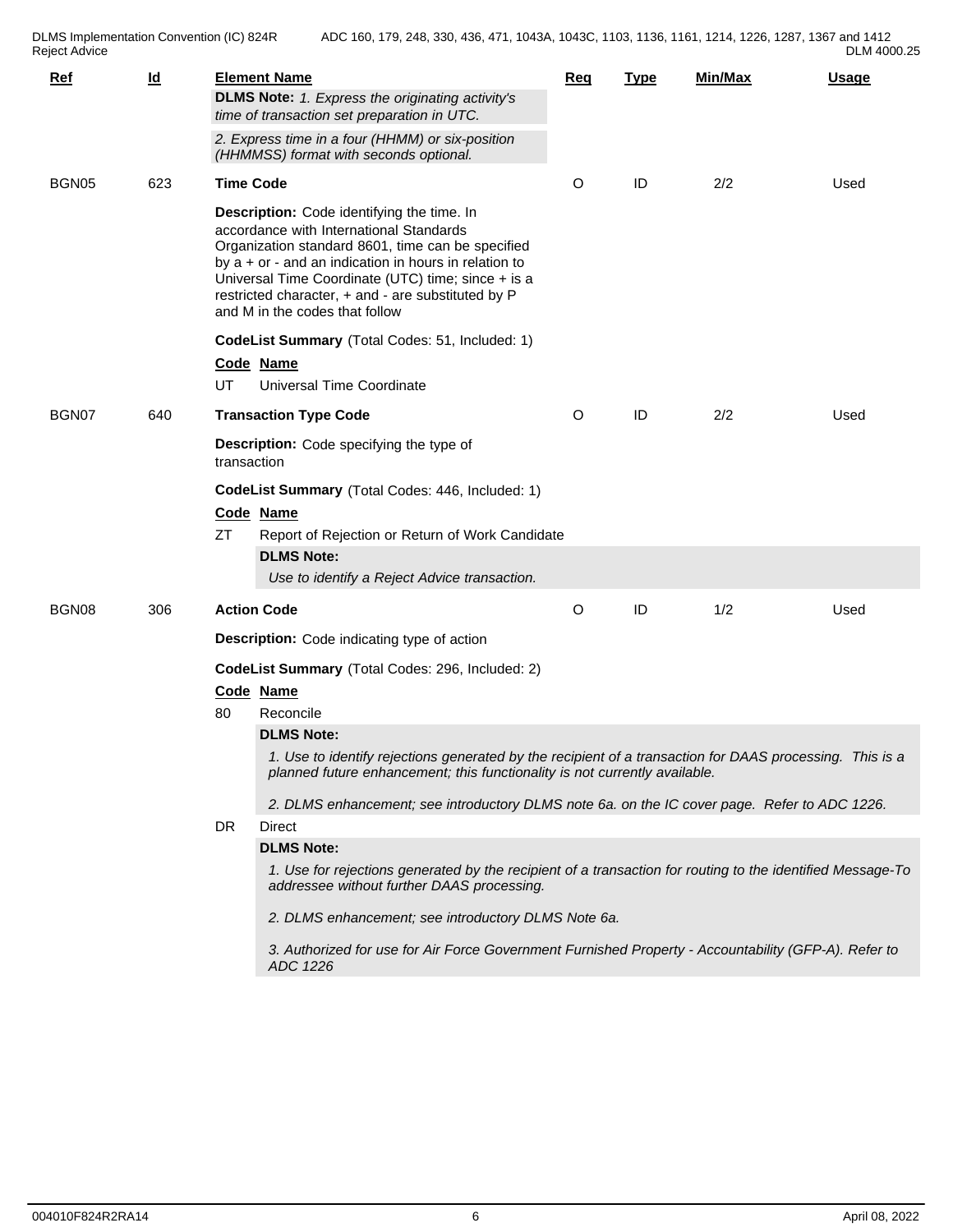**N1 Name Pos:** 030 **Max:** 1 **Heading - Optional Loop: N1 Elements: 3**

## **User Option (Usage):** Used

**Purpose:** To identify a party by type of organization, name, and code

## **Syntax Rules:**

- 1. R0203 At least one of N102 or N103 is required.
- 2. P0304 If either N103 or N104 is present, then the other is required.

## **Comments:**

- 1. This segment, used alone, provides the most efficient method of providing organizational identification. To obtain this efficiency the "ID Code" (N104) must provide a key to the table maintained by the transaction processing party.
- 2. N105 and N106 further define the type of entity in N101.

## **DLMS Note:**

*1. Must use 2 iterations of the 1/N1/030 loop; one iteration to identify the activity transmitting the DLMS 824R Reject Advice transaction and a second iteration to identify the activity to whom the DLMS 824R Reject Advice transaction is being sent.* 

*2. Component systems generate 824R transactions under the existing authorized MILSTRAP DIC DZG functionality, rejection of materiel release orders under PDC 1166, as well as rejection based on ADC 1226. The only other authorized RIC-From is SGA, the RIC-From of the Component system generating 824R per legacy DIC DZG functionality, or the RIC/DoDAAC-From representing the Air Force Program Manager in the accountable property system of record (APSR) for Air Force rejects for Air Force Government Furnished Property - Accountability (GFP-A).*

| Ref<br>N <sub>101</sub> | $\underline{\mathsf{Id}}$<br>98 | <b>Element Name</b><br><b>Entity Identifier Code</b>                                                                                                                                                               | Req<br>м | <b>Type</b><br>ID | Min/Max<br>2/3 | Usage<br>Must use |
|-------------------------|---------------------------------|--------------------------------------------------------------------------------------------------------------------------------------------------------------------------------------------------------------------|----------|-------------------|----------------|-------------------|
|                         |                                 | Description: Code identifying an organizational<br>entity, a physical location, property or an individual<br><b>DLMS Note:</b> The following codes are authorized.                                                 |          |                   |                |                   |
|                         |                                 | CodeList Summary (Total Codes: 1312, Included: 2)                                                                                                                                                                  |          |                   |                |                   |
|                         |                                 | Code Name<br><b>FR</b><br>Message From                                                                                                                                                                             |          |                   |                |                   |
|                         |                                 | <b>DLMS Note:</b><br>Use to identify the activity transmitting the DLMS 824R Reject Advice transaction.                                                                                                            |          |                   |                |                   |
|                         |                                 | <b>TO</b><br>Message To<br><b>DLMS Note:</b><br>Use to identify the activity to whom the DLMS 824R Reject Advice transaction is being sent. The TO<br>address is the originator of the transaction being rejected. |          |                   |                |                   |
| N <sub>103</sub>        | 66                              | <b>Identification Code Qualifier</b>                                                                                                                                                                               | X        | ID                | 1/2            | Used              |
|                         |                                 | Description: Code designating the system/method<br>of code structure used for Identification Code (67)                                                                                                             |          |                   |                |                   |
|                         |                                 | CodeList Summary (Total Codes: 215, Included: 2)                                                                                                                                                                   |          |                   |                |                   |
|                         |                                 | Code Name                                                                                                                                                                                                          |          |                   |                |                   |
|                         |                                 | Department of Defense Activity Address Code (DODAAC)<br>10<br><b>DLMS Note:</b>                                                                                                                                    |          |                   |                |                   |
|                         |                                 | DLMS enhancement; See introductory DLMS note 6a.                                                                                                                                                                   |          |                   |                |                   |
|                         |                                 | M4<br>Department of Defense Routing Identifier Code (RIC)                                                                                                                                                          |          |                   |                |                   |
| N104                    | 67                              | <b>Identification Code</b>                                                                                                                                                                                         | Χ        | AN                | 2/80           | Used              |
|                         |                                 | <b>Description:</b> Code identifying a party or other code                                                                                                                                                         |          |                   |                |                   |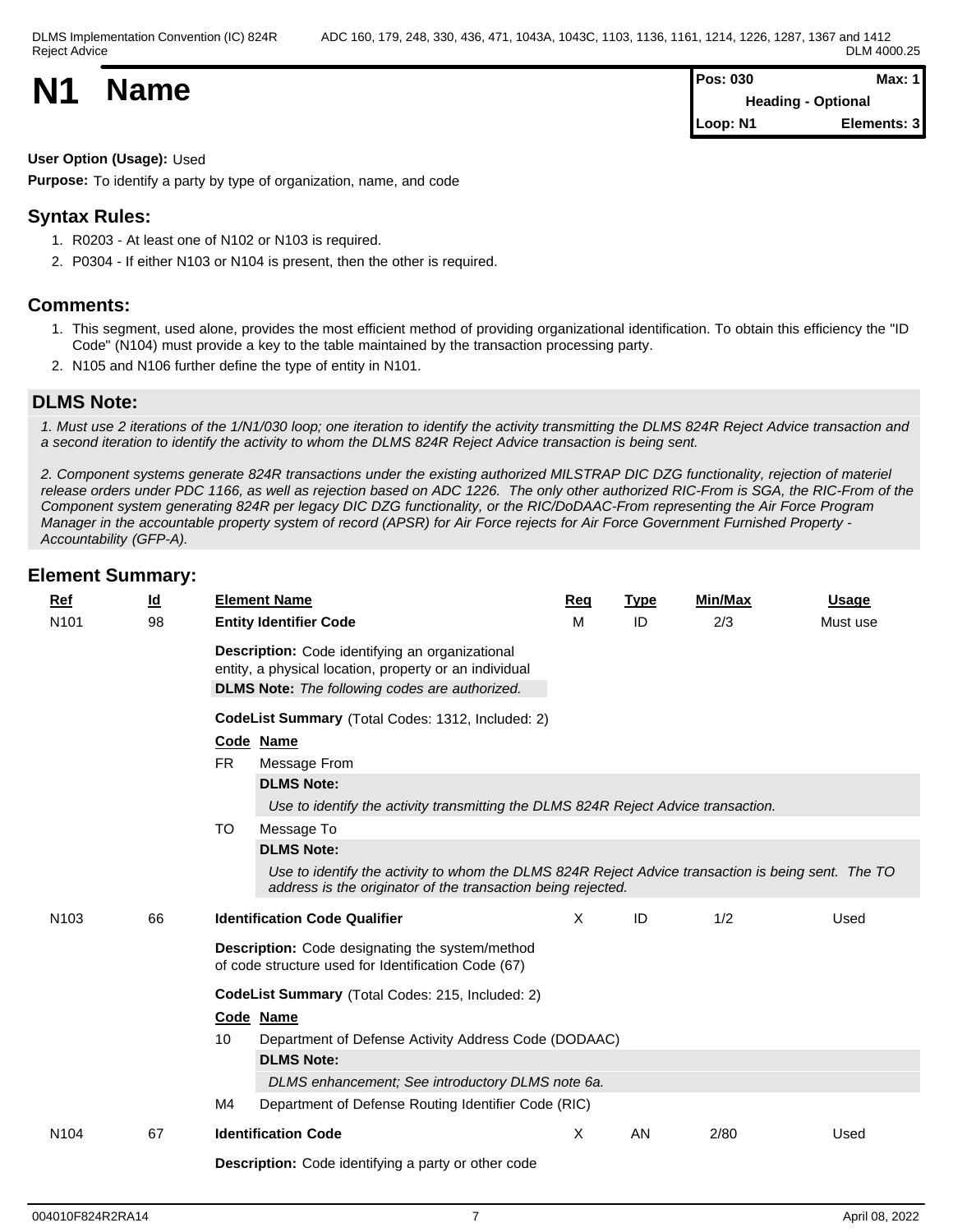## **PER Administrative Communications Contact**

| Pos: 080                  | Max: 3      |
|---------------------------|-------------|
| <b>Heading - Optional</b> |             |
| Loop: N1                  | Elements: 9 |

## **User Option (Usage):** Used

**Purpose:** To identify a person or office to whom administrative communications should be directed

## **Syntax Rules:**

- 1. P0304 If either PER03 or PER04 is present, then the other is required.
- 2. P0506 If either PER05 or PER06 is present, then the other is required.
- 3. P0708 If either PER07 or PER08 is present, then the other is required.

## **DLMS Note:**

*1. Use to identify a contact to whom inquiries regarding this transaction set can be directed.*

*2. This segment is a DLMS enhancement. See introductory DLMS note 6a.*

| <b>Ref</b>        | $\underline{\mathsf{Id}}$ | <b>Element Name</b>                                                                                          | <b>Req</b>  | <b>Type</b> | Min/Max | <b>Usage</b> |
|-------------------|---------------------------|--------------------------------------------------------------------------------------------------------------|-------------|-------------|---------|--------------|
| PER01             | 366                       | <b>Contact Function Code</b>                                                                                 | M           | ID          | 2/2     | Must use     |
|                   |                           | Description: Code identifying the major duty or<br>responsibility of the person or group named               |             |             |         |              |
|                   |                           | CodeList Summary (Total Codes: 230, Included: 1)                                                             |             |             |         |              |
|                   |                           | Code Name                                                                                                    |             |             |         |              |
|                   |                           | IC<br>Information Contact                                                                                    |             |             |         |              |
| PER <sub>02</sub> | 93                        | <b>Name</b>                                                                                                  | O           | AN          | 1/60    | Used         |
|                   |                           | Description: Free-form name                                                                                  |             |             |         |              |
|                   |                           | DLMS Note: Cite the last name first, followed by the                                                         |             |             |         |              |
|                   |                           | first name. Do not truncate the last name if the                                                             |             |             |         |              |
|                   |                           | whole name is longer than 35 characters. Instead,<br>truncate the first name or use the initial of the first |             |             |         |              |
|                   |                           | name.                                                                                                        |             |             |         |              |
| PER03             | 365                       | <b>Communication Number Qualifier</b>                                                                        | X           | ID          | 2/2     | Used         |
|                   |                           | Description: Code identifying the type of                                                                    |             |             |         |              |
|                   |                           | communication number                                                                                         |             |             |         |              |
|                   |                           | CodeList Summary (Total Codes: 40, Included: 5)                                                              |             |             |         |              |
|                   |                           | Code Name                                                                                                    |             |             |         |              |
|                   |                           | AU<br><b>Defense Switched Network</b>                                                                        |             |             |         |              |
|                   |                           | EM<br><b>Electronic Mail</b>                                                                                 |             |             |         |              |
|                   |                           | <b>FX</b><br>Facsimile                                                                                       |             |             |         |              |
|                   |                           | <b>DLMS Note:</b>                                                                                            |             |             |         |              |
|                   |                           | Use to identify the commercial FAX number.                                                                   |             |             |         |              |
|                   |                           | <b>TE</b><br>Telephone                                                                                       |             |             |         |              |
|                   |                           | <b>DLMS Note:</b><br>Use to indicate the commercial telephone number of the party cited in PER02.            |             |             |         |              |
|                   |                           | WF<br><b>Work Facsimile Number</b>                                                                           |             |             |         |              |
|                   |                           | <b>DLMS Note:</b>                                                                                            |             |             |         |              |
|                   |                           | Use to identify the DSN FAX number.                                                                          |             |             |         |              |
| PER04             | 364                       | <b>Communication Number</b>                                                                                  | $\mathsf X$ | AN          | 1/80    | Used         |
|                   |                           | <b>Description:</b> Complete communications number                                                           |             |             |         |              |
|                   |                           | including country or area code when applicable                                                               |             |             |         |              |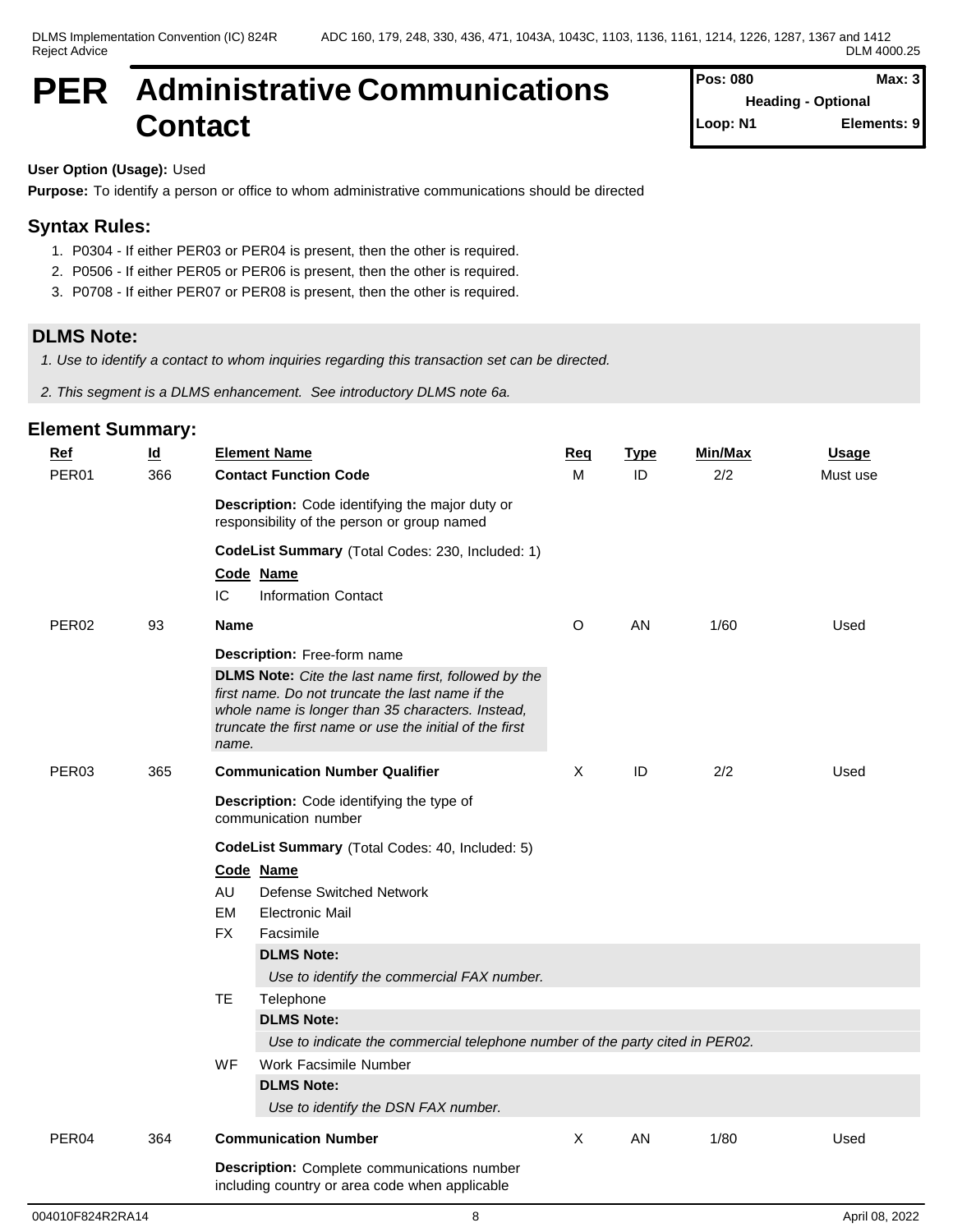| DLM 4000.25 |  |  |
|-------------|--|--|
|-------------|--|--|

| $Ref$             | $\underline{\mathsf{Id}}$ | area code.                                                                                                                                                                                                                                                                                                                                                                                         | <b>Element Name</b><br>DLMS Note: When PER03 is code TE, include the                                                                                                                                                                                                                                                                                                                                                                                                                                                                                                                                                               | <b>Req</b> | <b>Type</b> | Min/Max | Usage |
|-------------------|---------------------------|----------------------------------------------------------------------------------------------------------------------------------------------------------------------------------------------------------------------------------------------------------------------------------------------------------------------------------------------------------------------------------------------------|------------------------------------------------------------------------------------------------------------------------------------------------------------------------------------------------------------------------------------------------------------------------------------------------------------------------------------------------------------------------------------------------------------------------------------------------------------------------------------------------------------------------------------------------------------------------------------------------------------------------------------|------------|-------------|---------|-------|
| PER <sub>05</sub> | 365                       | <b>Communication Number Qualifier</b><br>Description: Code identifying the type of<br>communication number<br><b>DLMS Note:</b> Use to identify a second<br>communications number for the party cited in<br>PER02. For example, if PER03/04 cites a<br>commercial telephone number, PER05/06 can be<br>used to cite an Electronic Mail address.<br>CodeList Summary (Total Codes: 40, Included: 5) |                                                                                                                                                                                                                                                                                                                                                                                                                                                                                                                                                                                                                                    | X          | ID          | 2/2     | Used  |
|                   |                           | AU<br><b>EM</b><br><b>FX</b><br>TE.                                                                                                                                                                                                                                                                                                                                                                | Code Name<br><b>Defense Switched Network</b><br><b>Electronic Mail</b><br>Facsimile<br><b>DLMS Note:</b><br>Use to identify the commercial FAX number.<br>Telephone<br><b>DLMS Note:</b><br>Use to indicate the commercial telephone number of the party cited in PER02.                                                                                                                                                                                                                                                                                                                                                           |            |             |         |       |
|                   |                           | <b>WF</b>                                                                                                                                                                                                                                                                                                                                                                                          | Work Facsimile Number<br><b>DLMS Note:</b><br>Use to identify the DSN FAX number.                                                                                                                                                                                                                                                                                                                                                                                                                                                                                                                                                  |            |             |         |       |
| PER <sub>06</sub> | 364                       | area code.                                                                                                                                                                                                                                                                                                                                                                                         | <b>Communication Number</b><br><b>Description:</b> Complete communications number<br>including country or area code when applicable<br><b>DLMS Note:</b> When PER05 is code TE, include the                                                                                                                                                                                                                                                                                                                                                                                                                                        | X          | AN          | 1/80    | Used  |
| PER07             | 365                       | AU<br>EM<br><b>FX</b><br><b>TE</b><br>WF                                                                                                                                                                                                                                                                                                                                                           | <b>Communication Number Qualifier</b><br>Description: Code identifying the type of<br>communication number<br><b>DLMS Note:</b> Use to identify a third communications<br>number for the party cited in PER02.<br>CodeList Summary (Total Codes: 40, Included: 5)<br>Code Name<br><b>Defense Switched Network</b><br><b>Electronic Mail</b><br>Facsimile<br><b>DLMS Note:</b><br>Use to identify the commercial FAX number.<br>Telephone<br><b>DLMS Note:</b><br>Use to indicate the commercial telephone number of the party cited in PER02.<br>Work Facsimile Number<br><b>DLMS Note:</b><br>Use to identify the DSN FAX number. | X          | ID          | 2/2     | Used  |
| PER08             | 364                       |                                                                                                                                                                                                                                                                                                                                                                                                    | <b>Communication Number</b><br><b>Description:</b> Complete communications number<br>including country or area code when applicable<br>DLMS Note: When PER07 is code TE, include the                                                                                                                                                                                                                                                                                                                                                                                                                                               | Χ          | AN          | 1/80    | Used  |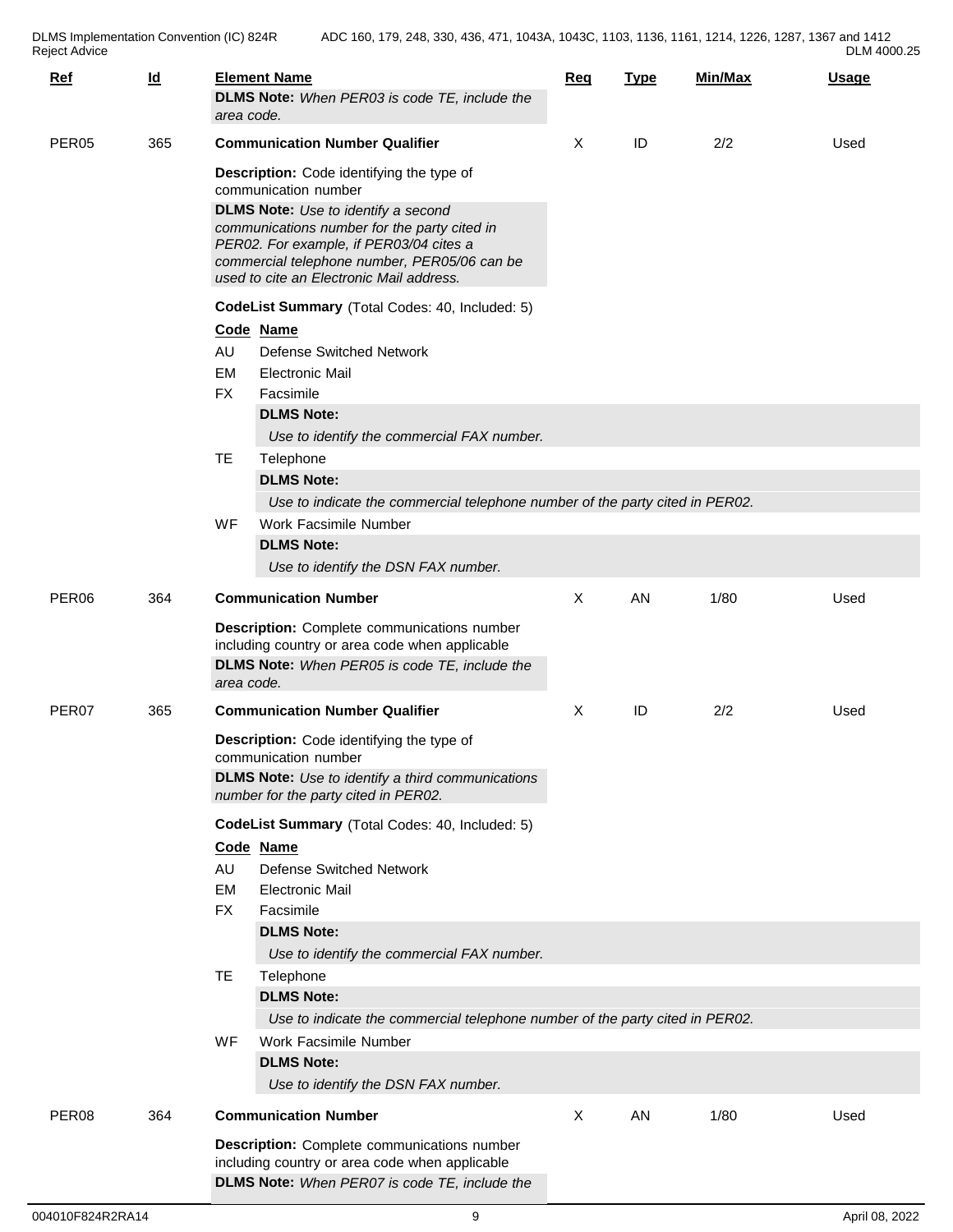| DLM 4000.25<br>. |  |
|------------------|--|
|------------------|--|

| <b>Ref</b>        | $\underline{\mathsf{Id}}$ | <b>Element Name</b>                                                                               | Rec | <b>Type</b> | Min/Max | <b>Usage</b> |
|-------------------|---------------------------|---------------------------------------------------------------------------------------------------|-----|-------------|---------|--------------|
|                   |                           | area code.                                                                                        |     |             |         |              |
| PER <sub>09</sub> | 443                       | <b>Contact Inquiry Reference</b>                                                                  |     | ΑN          | 1/20    | Used         |
|                   |                           | Description: Additional reference number or<br>description to clarify a contact number            |     |             |         |              |
|                   |                           | <b>DLMS Note:</b> Use to indicate the office symbol or<br>activity code for the identified party. |     |             |         |              |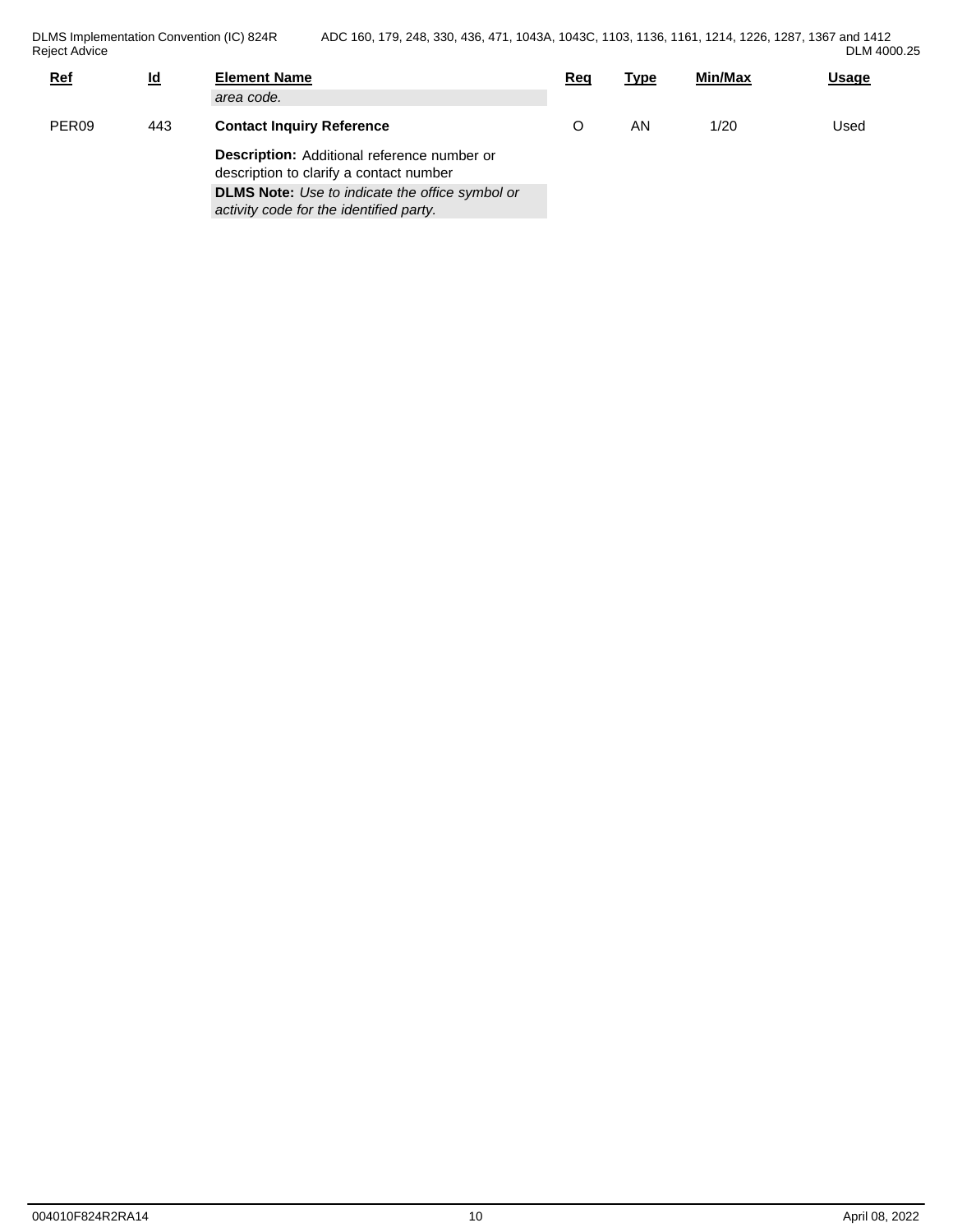# **Original Transaction Identification** Pos: 010 Max:

**Detail - Mandatory Loop: OTI Elements: 11**

#### **User Option (Usage):** Must use

**Purpose:** To identify the edited transaction set and the level at which the results of the edit are reported, and to indicate the accepted, rejected, or accepted-with-change edit result

## **Syntax Rules:**

1. C0908 - If OTI09 is present, then OTI08 is required.

## **Semantics:**

- 1. OTI03 is the primary reference identification or number used to uniquely identify the original transaction set.
- 2. OTI06 is the group date.
- 3. OTI07 is the group time.
- 4. If OTI11 is present, it will contain the version/release under which the original electronic transaction was translated by the receiver.
- 5. OTI12 is the purpose of the original transaction set, and is used to assist in its unique identification.
- 6. OTI13 is the type of the original transaction set, and is used to assist in its unique identification.
- 7. OTI14 is the application type of the original transaction set, and is used to assist in its unique identification.
- 8. OTI15 is the type of action indicated or requested by the original transaction set, and is used to assist in its unique identification.
- 9. OTI16 is the action requested by the original transaction set, and is used to assist in its unique identification.
- 10. OTI17 is the status reason of the original transaction set, and is used to assist in its unique identification.

#### **Comments:**

- 1. OTI02 contains the qualifier identifying the business transaction from the original business application, and OTI03 will contain the original business application identification.
- 2. If used, OTI04 through OTI08 will contain values from the original electronic functional group generated by the sender.
- 3. If used, OTI09 through OTI10 will contain values from the original electronic transaction set generated by the sender.

### **DLMS Note:**

*Use this loop to identify the transaction that is being rejected and the action that is being taken. Use multiple iterations of the OTI loop to report on more than one transaction set. Use 2/REF/020 to identify secondary reference numbers associated with the number cited in OTI02/03.*

| <b>Ref</b> | $\underline{\mathsf{Id}}$ | <b>Element Name</b>                                                                                                                                                             | Req | <b>Type</b> | <b>Min/Max</b> | <b>Usage</b> |
|------------|---------------------------|---------------------------------------------------------------------------------------------------------------------------------------------------------------------------------|-----|-------------|----------------|--------------|
| OTI01      | 110                       | <b>Application Acknowledgment Code</b>                                                                                                                                          | М   | ID          | 1/2            | Must use     |
|            |                           | <b>Description:</b> Code indicating the application system<br>edit results of the business data                                                                                 |     |             |                |              |
|            |                           | <b>DLMS Note:</b> 1. Use to identify the action taken<br>regarding the transaction being rejected and<br>identified in the same OTI loop.                                       |     |             |                |              |
|            |                           | 2. The following codes are authorized.                                                                                                                                          |     |             |                |              |
|            |                           | CodeList Summary (Total Codes: 20, Included: 1)<br>Code Name                                                                                                                    |     |             |                |              |
|            |                           | <b>TR</b><br><b>Transaction Set Reject</b>                                                                                                                                      |     |             |                |              |
| OTI02      | 128                       | <b>Reference Identification Qualifier</b>                                                                                                                                       | М   | ID          | 2/3            | Must use     |
|            |                           | <b>Description:</b> Code qualifying the Reference<br>Identification                                                                                                             |     |             |                |              |
|            |                           | <b>DLMS Note:</b> 1. Use to indicate the unique reference<br>number of the transaction set being rejected. Use<br>2/REF/020 to identify related secondary reference<br>numbers. |     |             |                |              |
|            |                           | 2. The following codes are authorized.                                                                                                                                          |     |             |                |              |
|            |                           |                                                                                                                                                                                 |     |             |                |              |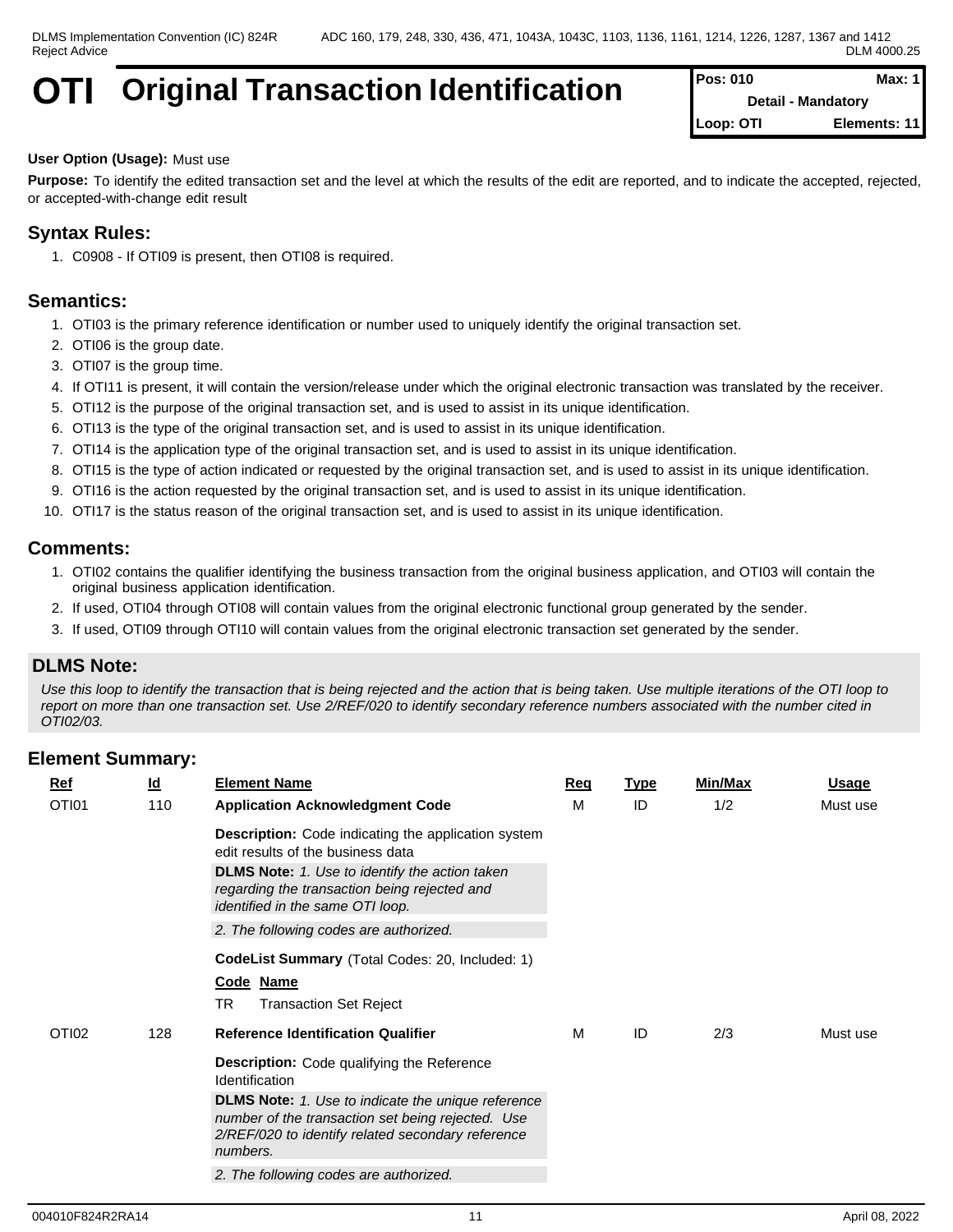|                   |     | <b>CodeList Summary</b> (Total Codes: 1503, Included: 2)                                                                                                                                                                                                                                                                                                                                                                                                                                                                         |         |                |      |          |
|-------------------|-----|----------------------------------------------------------------------------------------------------------------------------------------------------------------------------------------------------------------------------------------------------------------------------------------------------------------------------------------------------------------------------------------------------------------------------------------------------------------------------------------------------------------------------------|---------|----------------|------|----------|
|                   |     | Code Name                                                                                                                                                                                                                                                                                                                                                                                                                                                                                                                        |         |                |      |          |
|                   |     | <b>CT</b><br><b>Contract Number</b>                                                                                                                                                                                                                                                                                                                                                                                                                                                                                              |         |                |      |          |
|                   |     | <b>DLMS Note:</b>                                                                                                                                                                                                                                                                                                                                                                                                                                                                                                                |         |                |      |          |
|                   |     | Use to identify the procurement instrument identifier (PIID). Use the legacy procurement instrument<br>identification number (PIIN) pending transition to the PIID. When procurement is authorized under a<br>PIID call/order number (F in 9th position), provide the value in the PIID field. Refer to ADC 1161.                                                                                                                                                                                                                |         |                |      |          |
|                   |     | <b>Transaction Reference Number</b><br><b>TN</b>                                                                                                                                                                                                                                                                                                                                                                                                                                                                                 |         |                |      |          |
|                   |     | <b>DLMS Note:</b>                                                                                                                                                                                                                                                                                                                                                                                                                                                                                                                |         |                |      |          |
|                   |     | Use to identify the document number.                                                                                                                                                                                                                                                                                                                                                                                                                                                                                             |         |                |      |          |
| OTI03             | 127 | <b>Reference Identification</b>                                                                                                                                                                                                                                                                                                                                                                                                                                                                                                  | M       | AN             | 1/30 | Must use |
|                   |     | <b>Description:</b> Reference information as defined for a<br>particular Transaction Set or as specified by the<br>Reference Identification Qualifier                                                                                                                                                                                                                                                                                                                                                                            |         |                |      |          |
| OTI08             | 28  | <b>Group Control Number</b>                                                                                                                                                                                                                                                                                                                                                                                                                                                                                                      | X       | N <sub>0</sub> | 1/9  | Used     |
|                   |     | Description: Assigned number originated and<br>maintained by the sender<br><b>DLMS Note:</b> Use to identify the number cited in<br>GS06 of the functional group in which the rejected<br>transaction was transmitted.                                                                                                                                                                                                                                                                                                           |         |                |      |          |
| OTI09             | 329 | <b>Transaction Set Control Number</b>                                                                                                                                                                                                                                                                                                                                                                                                                                                                                            | O       | AN             | 4/9  | Used     |
|                   |     | <b>Description:</b> Identifying control number that must<br>be unique within the transaction set functional group<br>assigned by the originator for a transaction set<br><b>DLMS Note:</b> Use to identify the transaction set<br>control number cited in SE02 of the transaction set<br>being rejected.                                                                                                                                                                                                                         |         |                |      |          |
| OTI10             | 143 | <b>Transaction Set Identifier Code</b>                                                                                                                                                                                                                                                                                                                                                                                                                                                                                           | O       | ID             | 3/3  | Used     |
|                   |     | Description: Code uniquely identifying a<br><b>Transaction Set</b><br><b>DLMS Note:</b> Use to identify the Transaction Set<br>Number of the transaction being rejected.<br>All valid standard codes are used. (Total Codes:<br>298)                                                                                                                                                                                                                                                                                             |         |                |      |          |
| OTI11             | 480 | Version / Release / Industry Identifier Code                                                                                                                                                                                                                                                                                                                                                                                                                                                                                     | $\circ$ | AN             | 1/12 | Used     |
|                   |     | <b>Description:</b> Code indicating the version, release,<br>subrelease, and industry identifier of the EDI<br>standard being used, including the GS and GE<br>segments; if code in DE455 in GS segment is X,<br>then in DE 480 positions 1-3 are the version<br>number; positions 4-6 are the release and<br>subrelease, level of the version; and positions 7-12<br>are the industry or trade association identifiers<br>(optionally assigned by user); if code in DE455 in<br>GS segment is T, then other formats are allowed |         |                |      |          |
|                   |     | <b>DLMS Note:</b> Use to identify the ASC X12<br>Version/Release used to translate the transaction<br>set being rejected.                                                                                                                                                                                                                                                                                                                                                                                                        |         |                |      |          |
|                   |     | All valid standard codes are used. (Total Codes:<br>36)                                                                                                                                                                                                                                                                                                                                                                                                                                                                          |         |                |      |          |
| OTI <sub>12</sub> | 353 | <b>Transaction Set Purpose Code</b>                                                                                                                                                                                                                                                                                                                                                                                                                                                                                              | $\circ$ | ID             | 2/2  | Used     |
|                   |     | Description: Code identifying purpose of<br>transaction set                                                                                                                                                                                                                                                                                                                                                                                                                                                                      |         |                |      |          |
|                   |     | <b>DLMS Note:</b> 1. Use to identify the Transaction Set<br>Purpose Code from the Beginning Segment of the                                                                                                                                                                                                                                                                                                                                                                                                                       |         |                |      |          |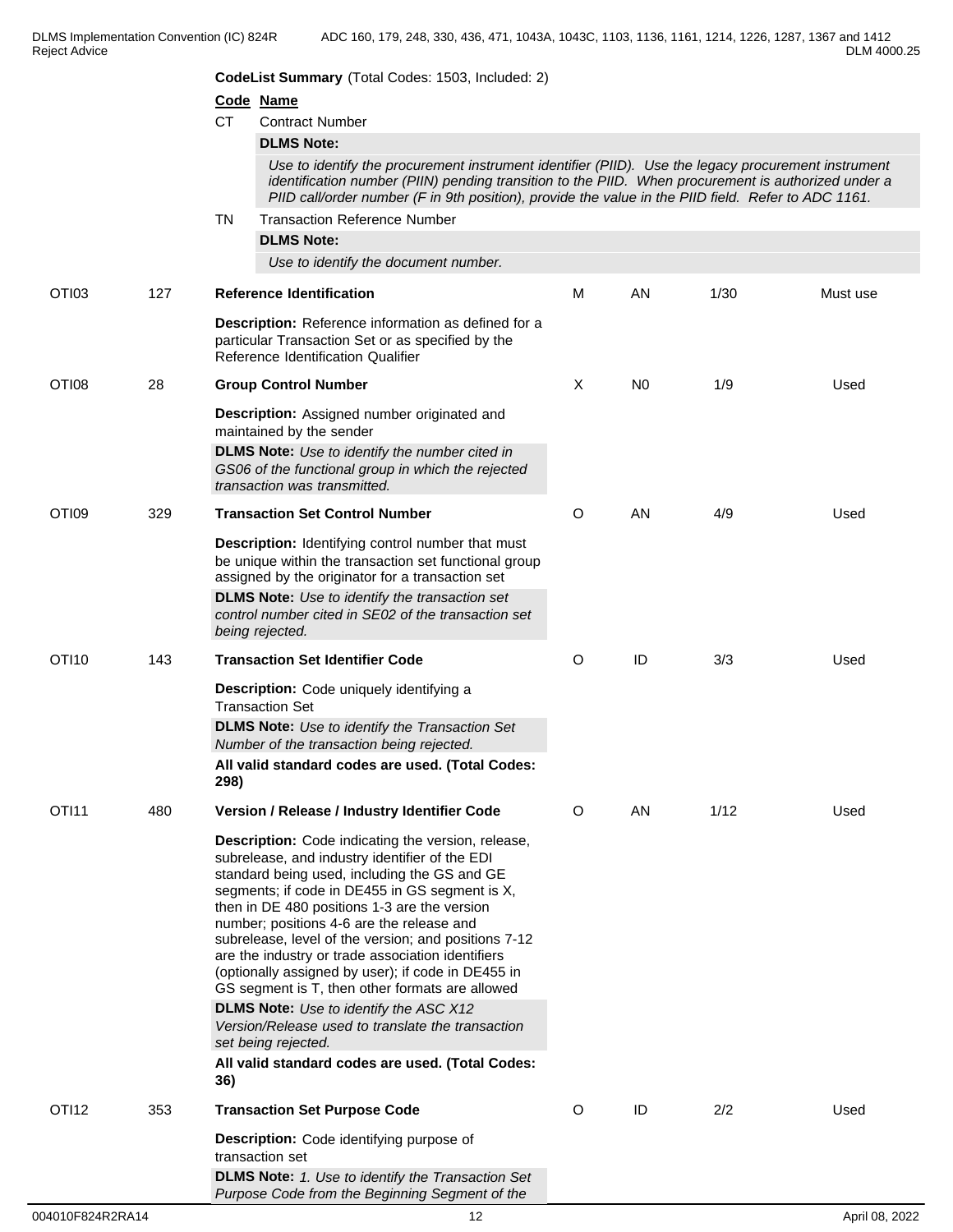| p      |  |
|--------|--|
| Advice |  |

| Ref               | $\underline{\mathsf{Id}}$ | <b>Element Name</b><br>transaction being rejected.<br>2. When the rejected transaction is a DLMS 940R,<br>the following codes must be translated from<br>1/W0501/0200 to their OTI12 equivalents:<br>W0501 code N is equal to code 00 (zero, zero),<br>W0501 code X is equal to code 77 (seven, seven)<br>W0501 code Z is equal to code ZZ<br>All valid standard codes are used. (Total Codes:<br>65) | Req | <b>Type</b> | <b>Min/Max</b> | <b>Usage</b> |
|-------------------|---------------------------|-------------------------------------------------------------------------------------------------------------------------------------------------------------------------------------------------------------------------------------------------------------------------------------------------------------------------------------------------------------------------------------------------------|-----|-------------|----------------|--------------|
| OTI <sub>13</sub> | 640                       | <b>Transaction Type Code</b><br>Description: Code specifying the type of<br>transaction<br><b>DLMS Note:</b> Use to identify the Transaction Type<br>Code from the Beginning Segment of the<br>transaction being rejected.<br>All valid standard codes are used. (Total Codes:<br>446)                                                                                                                | O   | ID          | 2/2            | Used         |
| OTI15             | 306                       | <b>Action Code</b><br><b>Description:</b> Code indicating type of action<br><b>DLMS Note:</b> Use to identify the Action Code from<br>the Beginning Segment of the transaction being<br>rejected, when applicable.<br>All valid standard codes are used. (Total Codes:<br>296)                                                                                                                        | O   | ID          | 1/2            | Used         |
| OTI17             | 641                       | <b>Status Reason Code</b><br>Description: Code indicating the status reason<br><b>DLMS Note:</b> Use to identify the Status Reason<br>Code from the Beginning Segment of the<br>transaction being rejected, when applicable.<br>All valid standard codes are used. (Total Codes:<br>387)                                                                                                              | O   | ID          | 3/3            | Used         |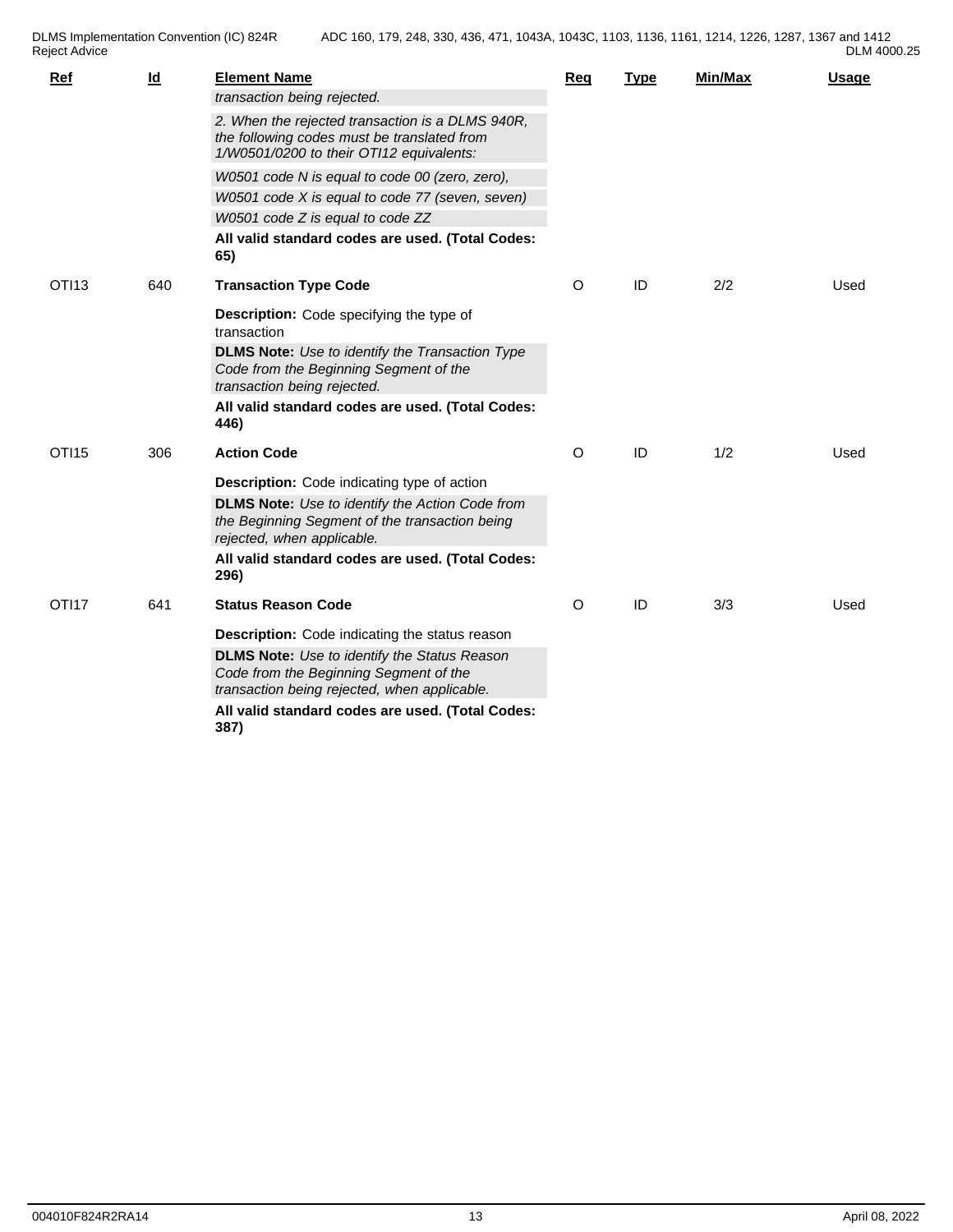## **REF** Reference Identification

| Pos: 020  | Max: 12                  |
|-----------|--------------------------|
|           | <b>Detail - Optional</b> |
| Loop: OTI | Elements: 4              |

**User Option (Usage):** Must use

**Purpose:** To specify identifying information

## **Syntax Rules:**

1. R0203 - At least one of REF02 or REF03 is required.

## **Semantics:**

1. REF04 contains data relating to the value cited in REF02.

## **DLMS Note:**

*1. Use to identify secondary reference numbers associated with 2/OTI02/010, and to identify the materiel.*

*2. When sending reject advice codes, must use at least one iteration of the REF segment to identify the transaction set of the transaction being rejected, to include the variant code when applicable.*

| Ref   | <u>ld</u> |                       | <b>Element Name</b>                                                                                                                                                                                                                                                                                                         | Req | <b>Type</b> | Min/Max | <b>Usage</b> |  |
|-------|-----------|-----------------------|-----------------------------------------------------------------------------------------------------------------------------------------------------------------------------------------------------------------------------------------------------------------------------------------------------------------------------|-----|-------------|---------|--------------|--|
| REF01 | 128       |                       | <b>Reference Identification Qualifier</b>                                                                                                                                                                                                                                                                                   | М   | ID          | 2/3     | Must use     |  |
|       |           |                       | Description: Code qualifying the Reference<br>Identification<br><b>DLMS Note:</b> 1. Use with the Document Number or<br>Contract Number identified in 2/OTI02/010 to<br>identify additional controlling numbers of ELIN,<br>CLIN, call/order number (for use with contract<br>number) or suffix code (for use with document |     |             |         |              |  |
|       |           | number).<br>REF01/02. | 2. Use one of codes 1I, FQ, MF, NS, S6, WL, XD, or<br>ZZ to identify materiel in the same manner it was<br>identified in the transaction being rejected(e.g. if an<br>NSN was identified in the transaction being rejected,<br>that NSN should be identified in DLMS 824R                                                   |     |             |         |              |  |
|       |           |                       | 3. Use code SJ to identify the transaction set<br>number of the transaction being rejected to include<br>the variant code (e.g. 527R).                                                                                                                                                                                      |     |             |         |              |  |
|       |           | transaction.          | 4. Use codes 17, 78, 8X, X7 ACC, and PRT to<br>provide beginning segment information, from the<br>transaction being rejected, when applicable, to<br>assist in uniquely identifying the rejected                                                                                                                            |     |             |         |              |  |
|       |           |                       | 5. The following codes are authorized.                                                                                                                                                                                                                                                                                      |     |             |         |              |  |
|       |           |                       | <b>CodeList Summary</b> (Total Codes: 1503, Included: 19)                                                                                                                                                                                                                                                                   |     |             |         |              |  |
|       |           |                       | Code Name                                                                                                                                                                                                                                                                                                                   |     |             |         |              |  |
|       |           | 0E                    | Subject Property Reference Number                                                                                                                                                                                                                                                                                           |     |             |         |              |  |
|       |           |                       | <b>DLMS Note:</b>                                                                                                                                                                                                                                                                                                           |     |             |         |              |  |
|       |           |                       | Use to identify the assigned local stock number (LSN).                                                                                                                                                                                                                                                                      |     |             |         |              |  |
|       |           | 17                    | <b>Client Reporting Category</b>                                                                                                                                                                                                                                                                                            |     |             |         |              |  |
|       |           |                       | <b>DLMS Note:</b>                                                                                                                                                                                                                                                                                                           |     |             |         |              |  |
|       |           |                       | Use to identify the Report Type Code (Data Element 755) from the Beginning Segment of the<br>transaction being rejected, when applicable. A data maintenance action was approved in version 5050.<br>The approved code/name is "X13 - Report Type Code ".                                                                   |     |             |         |              |  |
|       |           | 11                    | Department of Defense Identification Code (DoDIC)                                                                                                                                                                                                                                                                           |     |             |         |              |  |
|       |           |                       | DI MS Note:                                                                                                                                                                                                                                                                                                                 |     |             |         |              |  |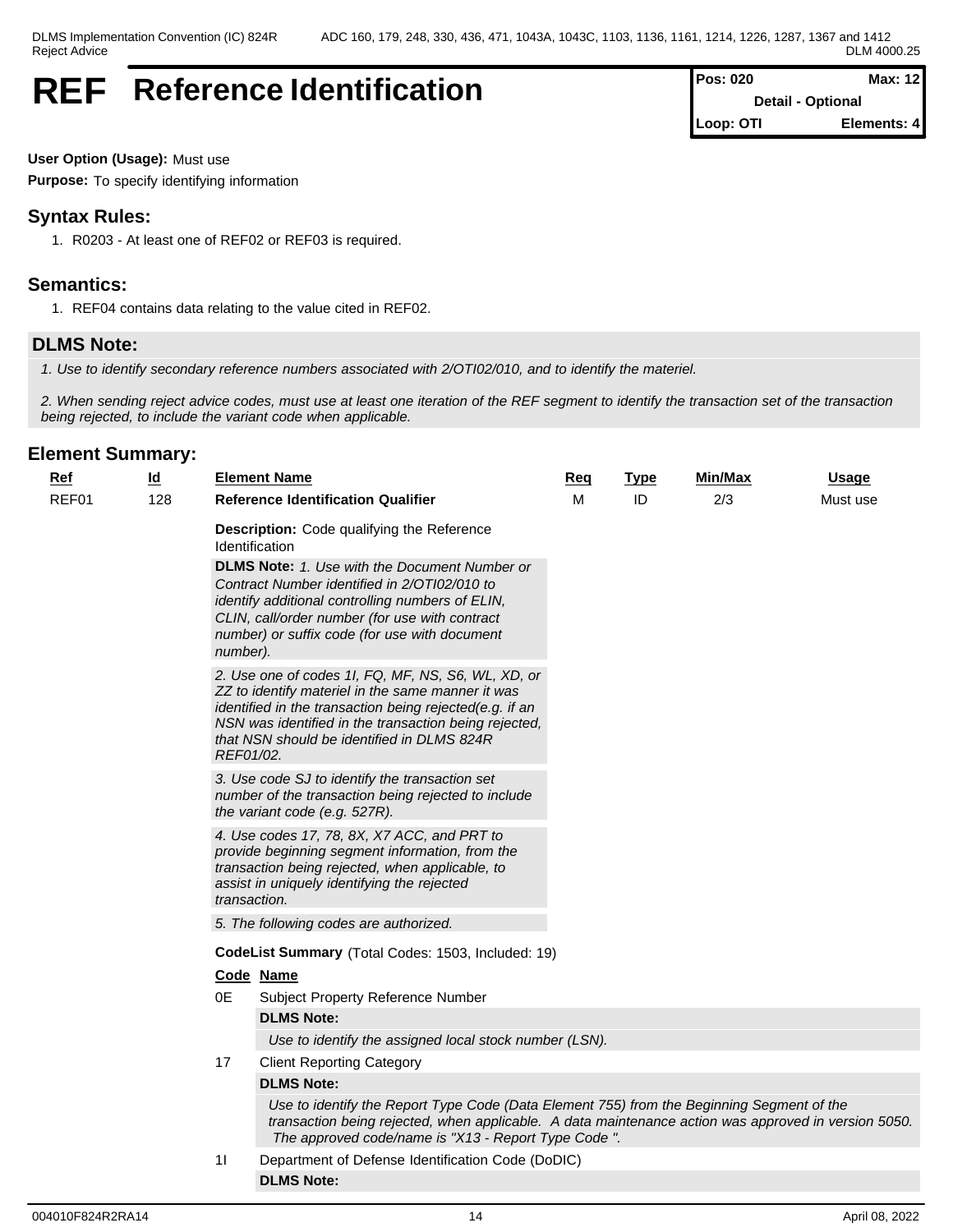#### **Code Name**

*1. Use to identify ammunition items when used in the transaction being rejected.*

*2. DLMS enhancement; see introductory DLMS note 6a.*

#### 78 Planning Package

#### **DLMS Note:**

*Use to identify the Planning Schedule Type Code (Data Element 783) from the Beginning Segment of the transaction being rejected, when applicable. A data maintenance action was approved in version 5050. The approved code/name is "X10 - Planning Schedule Type Code".* 

83 Extended (or Exhibit) Line Item Number (ELIN)

#### **DLMS Note:**

*Use to identify the ELIN associated with 2/OTI02/010 Code CT.*

8X Transaction Category or Type

#### **DLMS Note:**

*Use to identify the Inventory Transaction Type Code (Data Element 529) from the transaction being rejected, when DLMS 947I is being rejected. A data maintenance action was approved in version 5050. The approved code/name is "X12 - Inventory Transaction Type Code".*

C7 Contract Line Item Number

#### **DLMS Note:**

*Use to identify the CLIN associated with 2/OTI02/010 Code CT.*

FQ Form Number

#### **DLMS Note:**

*1. Use to identify the form stock number when used in the transaction being rejected. Enter the form number in REF03. Refer to ADC 1287.*

*2. DLMS enhancement; see introductory DLMS note 6a.*

#### MF Manufacturers Part Number

#### **DLMS Note:**

*1. Use to identify the manufacturer's part number for nonstandard materiel when used in the transaction being rejected. Enter the manufacturer's part number in REF03. Refer to ADC 1287.*

*2. Authorized DLMS enhancement; see introductory DLMS Note 6e.*

#### NS National Stock Number

#### **DLMS Note:**

*Use NSN when used in the transaction being rejected.*

#### S6 Stock Number

#### **DLMS Note:**

*1. Use to identify the publication stock number when used in the transaction being rejected.*

*2. DLMS enhancement; see introductory DLMS note 6a.*

#### SJ Set Number

#### **DLMS Note:**

*Use to identify the transaction set number of the transaction being rejected to include the variant code when applicable (e.g., 527R).*

#### W8 Suffix

#### **DLMS Note:**

*Use to identify the suffix code associated with 2/OTI02/010 Code TN.* 

WL Federal Supply Classification Code

#### **DLMS Note:**

*1. Use to identify the Federal Supply Classification number of nonstandard materiel when used in the transaction being rejected. Use REF03 to provide the appropriate description.*

*2. DLMS enhancement; see introductory DLMS note 6a.*

#### X7 Batch Sequence Number

### **DLMS Note:**

*Use to identify the batch control number from the beginning segment of the transaction being rejected, when DLMS 517M is being rejected.*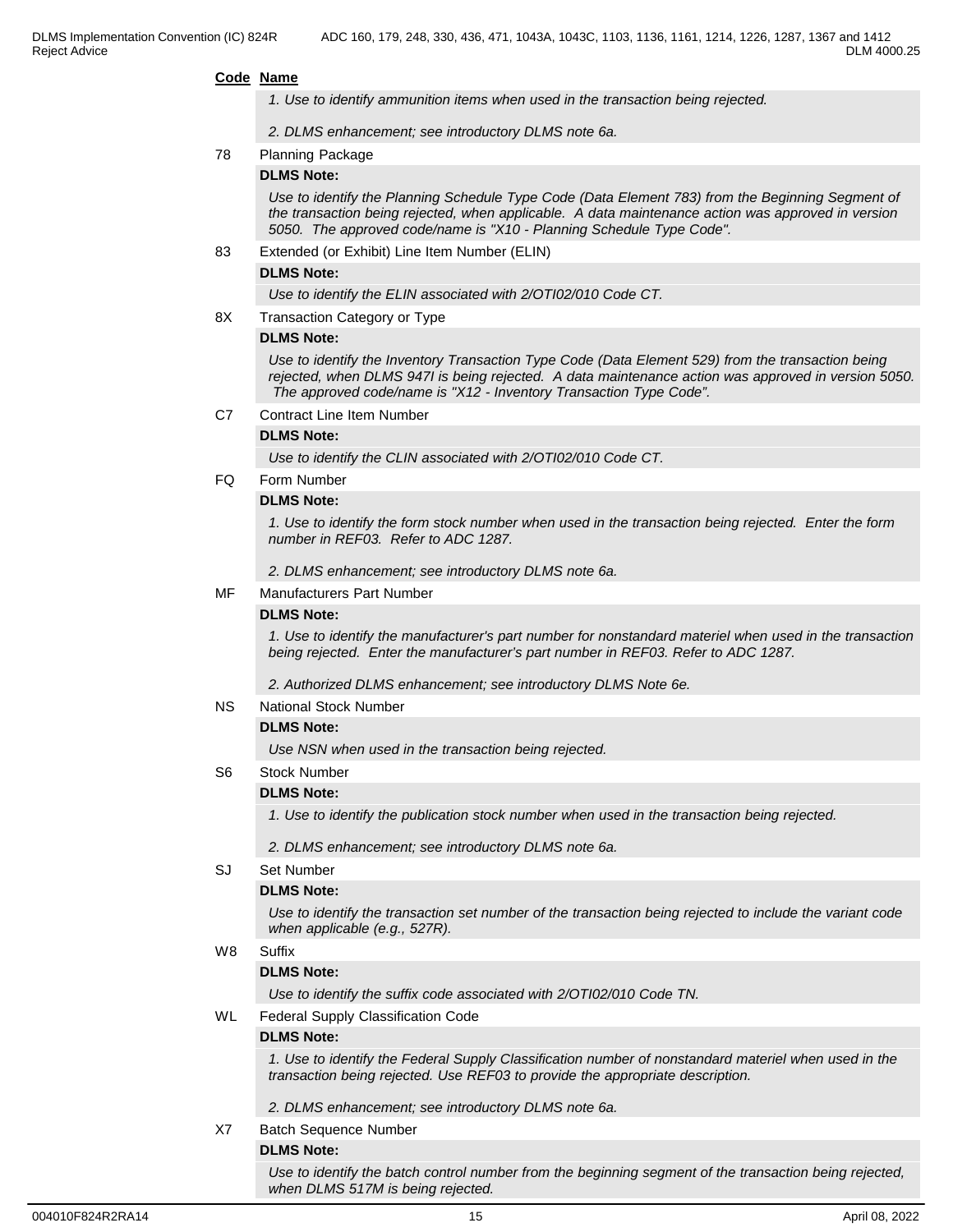#### **Code Name**

| XD<br>Subsistence Identification Number |  |
|-----------------------------------------|--|
|-----------------------------------------|--|

**DLMS Note:**

*Use to identify subsistence items when used in the transaction being rejected.*

### ZZ Mutually Defined

#### **DLMS Note:**

*1. Use to identify nonstandard materiel when all other authorized codes do not apply or cannot be determined (includes management control numbers and locally assigned control numbers) when used in the transaction being rejected.* 

*2. DLMS enhancement; see introductory DLMS note 6a.*

#### ACC Status

#### **DLMS Note:**

*Use to identify the Status Report Code (Data Element 850) from the Beginning Segment of the transaction being rejected, when applicable. A data maintenance action was approved in version 5050. The approved code/name is "X11 – Status Report Code ".* 

#### PRT Product Type

#### **DLMS Note:**

*Use to identify the Schedule Type Qualifier (Data Element 675) from the Beginning Segment of the transaction being rejected, when applicable. A data maintenance action was approved in version 5040. The approved code/name is "XX7 - Schedule Type Code".*

| REF02    | 127  |                    | <b>Reference Identification</b>                                                                                                                                                                   | X | AN   | 1/30 | Used     |
|----------|------|--------------------|---------------------------------------------------------------------------------------------------------------------------------------------------------------------------------------------------|---|------|------|----------|
|          |      |                    | Description: Reference information as defined for a<br>particular Transaction Set or as specified by the<br>Reference Identification Qualifier                                                    |   |      |      |          |
| REF03    | 352  | <b>Description</b> |                                                                                                                                                                                                   | X | AN   | 1/80 | Used     |
|          |      |                    | <b>Description:</b> A free-form description to clarify the<br>related data elements and their content<br><b>DLMS Note:</b> 1. Use with REF01 code WL to provide<br>a description of the materiel. |   |      |      |          |
|          |      | ADC 1287.          | 2. Use with REF01 codes FQ and MF. Refer to                                                                                                                                                       |   |      |      |          |
| REF04    | C040 |                    | <b>Reference Identifier</b>                                                                                                                                                                       | O | Comp |      | Used     |
|          |      |                    | Description: To identify one or more reference<br>numbers or identification numbers as specified by<br>the Reference Qualifier                                                                    |   |      |      |          |
| REF04-01 | 128  |                    | <b>Reference Identification Qualifier</b>                                                                                                                                                         | м | ID   | 2/3  | Must use |
|          |      |                    | Description: Code qualifying the Reference<br><b>Identification</b>                                                                                                                               |   |      |      |          |
|          |      |                    | <b>DLMS Note:</b> The following codes are authorized.                                                                                                                                             |   |      |      |          |
|          |      |                    | CodeList Summary (Total Codes: 1503, Included: 2)                                                                                                                                                 |   |      |      |          |
|          |      |                    | Code Name                                                                                                                                                                                         |   |      |      |          |
|          |      | OQ                 | <b>Order Number</b>                                                                                                                                                                               |   |      |      |          |
|          |      |                    | <b>DLMS Note:</b>                                                                                                                                                                                 |   |      |      |          |
|          |      |                    | 1. Use to identify the legacy four position call/order number associated with the CLIN in 2/REF01/020<br>Code C7.                                                                                 |   |      |      |          |
|          |      |                    | 2. Do not use for the PIID call/order number. The PIID call/order number is mapped to OTI02 Code CT.<br>Refer to ADC 1161.                                                                        |   |      |      |          |
|          |      | W7                 | Commercial and Government Entity (CAGE) Code                                                                                                                                                      |   |      |      |          |
|          |      |                    | <b>DLMS Note:</b>                                                                                                                                                                                 |   |      |      |          |
|          |      |                    | 1. Use with REF01 code MF to uniquely identify the manufacturer's part number when cited in the<br>transaction being rejected.                                                                    |   |      |      |          |

004010F824R2RA14 16 April 08, 2022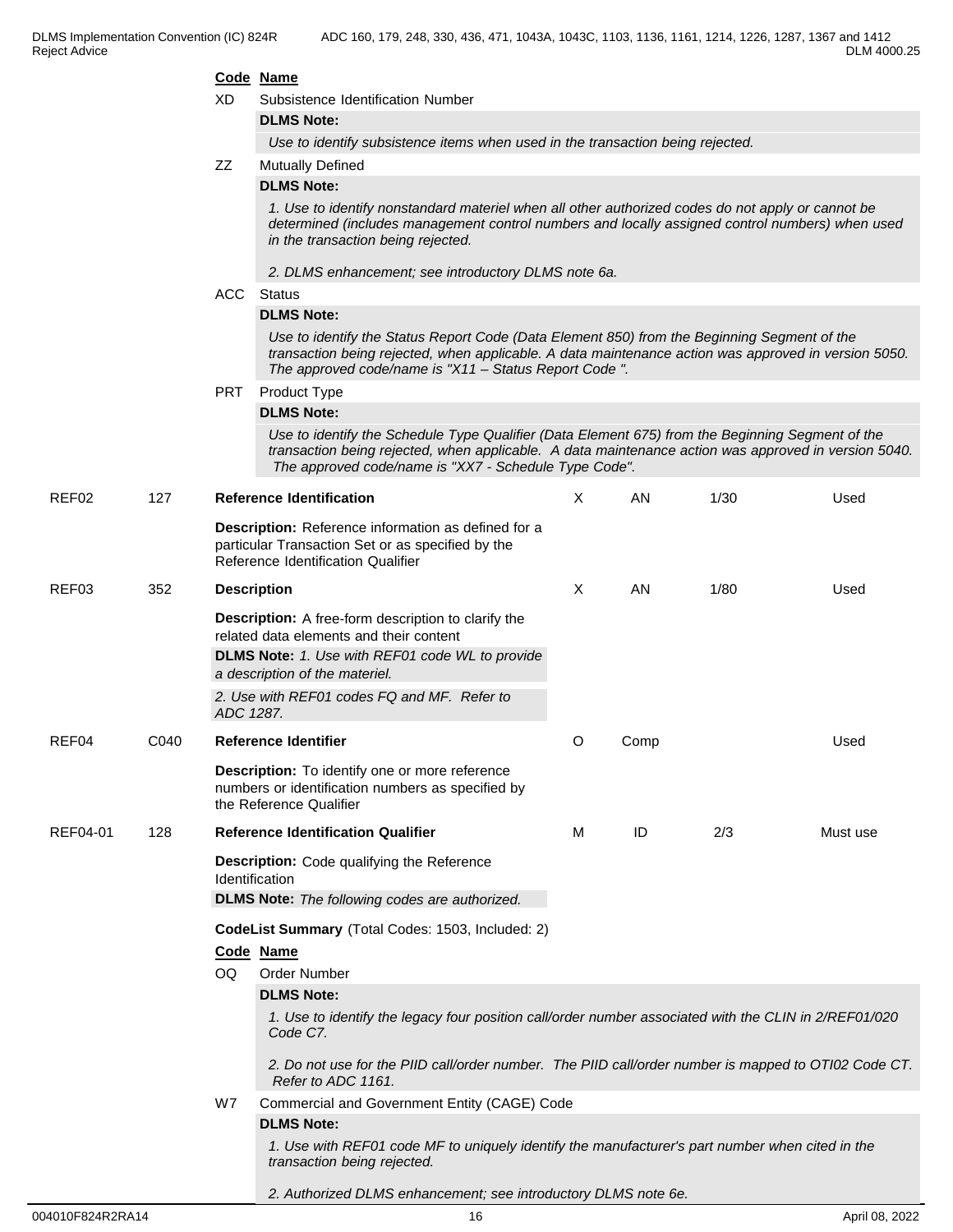| REF04-02 | $\sqrt{2}$<br>1 Z. | $  -$<br><b>Reference Identification</b> | M | AN | /30 | Must use |
|----------|--------------------|------------------------------------------|---|----|-----|----------|
|          |                    | --                                       |   |    |     |          |

**Description:** Reference information as defined for a particular Transaction Set or as specified by the Reference Identification Qualifier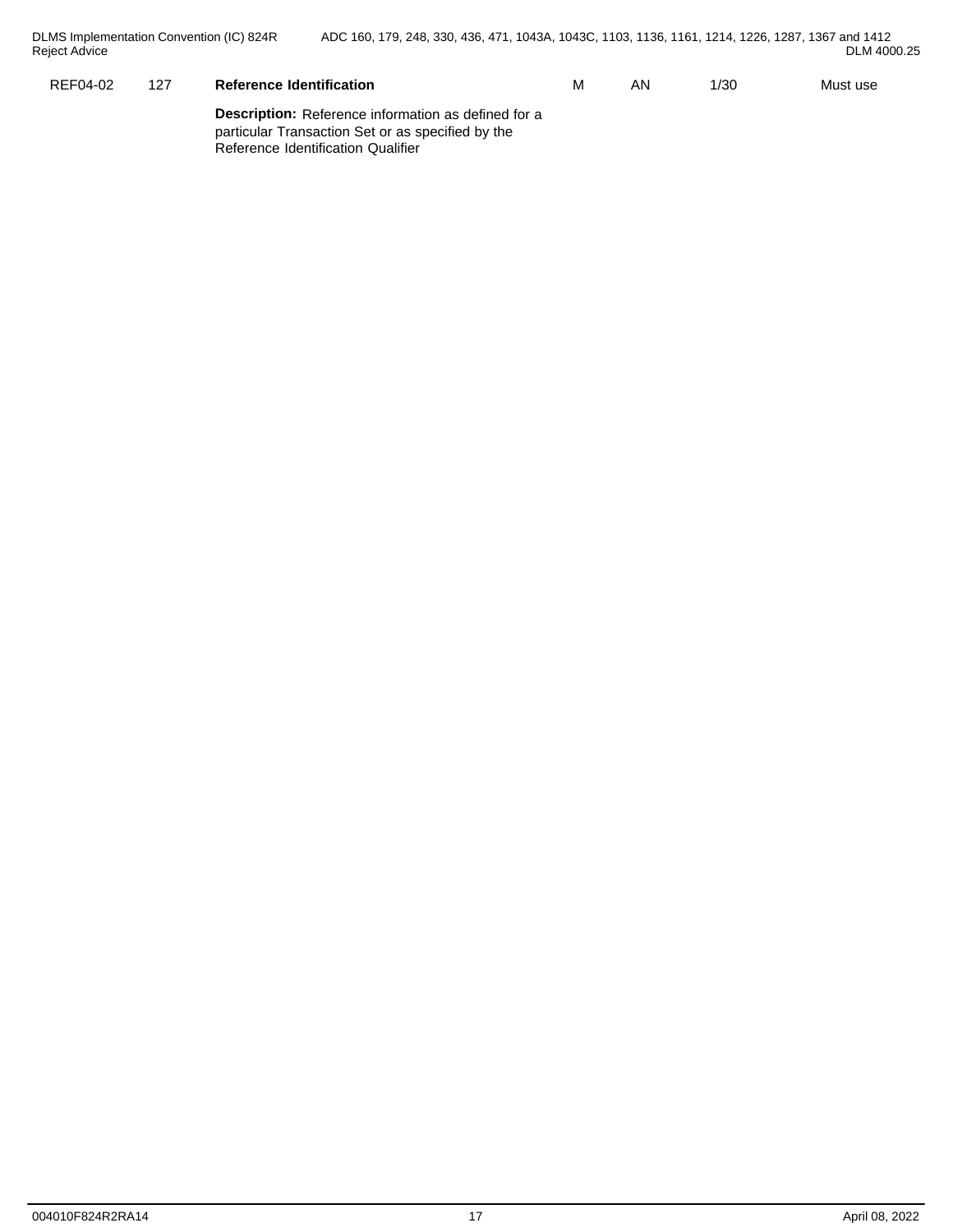## **DTM** Date/Time Reference **Pos: 030** Max: 2

**Detail - Optional Loop: OTI Elements: 3**

**User Option (Usage):** Used

**Purpose:** To specify pertinent dates and times

## **Syntax Rules:**

- 1. R020305 At least one of DTM02, DTM03 or DTM05 is required.
- 2. C0403 If DTM04 is present, then DTM03 is required.
- 3. P0506 If either DTM05 or DTM06 is present, then the other is required.

## **DLMS Note:**

*Use this segment to identify the creation date of the transaction being rejected.*

| Ref   | $\underline{\mathsf{Id}}$ | <b>Element Name</b>                                                                                                                                                                                                                                                                                                                                                                                                                            | Req | <b>Type</b> | Min/Max | <b>Usage</b> |
|-------|---------------------------|------------------------------------------------------------------------------------------------------------------------------------------------------------------------------------------------------------------------------------------------------------------------------------------------------------------------------------------------------------------------------------------------------------------------------------------------|-----|-------------|---------|--------------|
| DTM01 | 374                       | <b>Date/Time Qualifier</b>                                                                                                                                                                                                                                                                                                                                                                                                                     | M   | ID          | 3/3     | Must use     |
|       |                           | Description: Code specifying type of date or time,<br>or both date and time                                                                                                                                                                                                                                                                                                                                                                    |     |             |         |              |
|       |                           | <b>DLMS Note:</b> The following codes are authorized.                                                                                                                                                                                                                                                                                                                                                                                          |     |             |         |              |
|       |                           | CodeList Summary (Total Codes: 1112, Included: 1)                                                                                                                                                                                                                                                                                                                                                                                              |     |             |         |              |
|       |                           | Code Name                                                                                                                                                                                                                                                                                                                                                                                                                                      |     |             |         |              |
|       |                           | 097<br><b>Transaction Creation</b>                                                                                                                                                                                                                                                                                                                                                                                                             |     |             |         |              |
| DTM02 | 373                       | <b>Date</b>                                                                                                                                                                                                                                                                                                                                                                                                                                    | X   | DT          | 8/8     | Used         |
|       |                           | Description: Date expressed as CCYYMMDD                                                                                                                                                                                                                                                                                                                                                                                                        |     |             |         |              |
| DTM03 | 337                       | Time                                                                                                                                                                                                                                                                                                                                                                                                                                           | X   | <b>TM</b>   | 4/8     | Used         |
|       |                           | Description: Time expressed in 24-hour clock time<br>as follows: HHMM, or HHMMSS, or HHMMSSD, or<br>HHMMSSDD, where $H =$ hours (00-23), $M =$ minutes<br>$(00-59)$ , S = integer seconds $(00-59)$ and DD =<br>decimal seconds; decimal seconds are expressed<br>as follows: $D = \text{tenths}$ (0-9) and $DD = \text{hundredths}$<br>$(00-99)$<br><b>DLMS Note:</b> Cite the time the reported transaction<br>set was originated, if known. |     |             |         |              |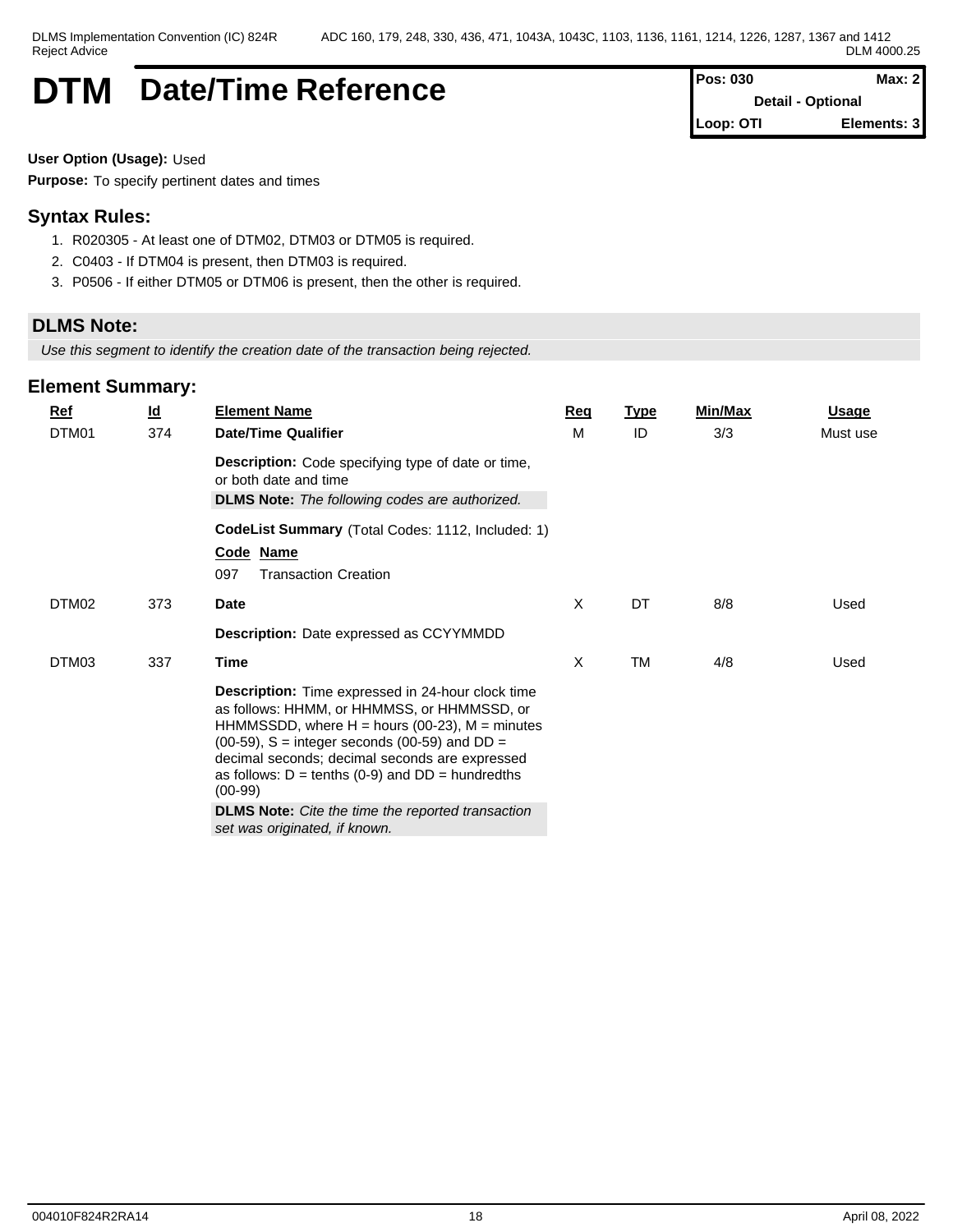## **NM1 Individual or Organizational Name**

| Pos: 065  | Max: 9                   |
|-----------|--------------------------|
|           | <b>Detail - Optional</b> |
| Loop: OTI | Elements: 4              |

**User Option (Usage):** Used

**Purpose:** To supply the full name of an individual or organizational entity

## **Syntax Rules:**

- 1. P0809 If either NM108 or NM109 is present, then the other is required.
- 2. C1110 If NM111 is present, then NM110 is required.

## **Semantics:**

1. NM102 qualifies NM103.

## **Comments:**

1. NM110 and NM111 further define the type of entity in NM101.

| Ref          | $\underline{\mathsf{Id}}$ | <b>Element Name</b>                                                                                                                                                | Req | <b>Type</b> | Min/Max | <b>Usage</b> |  |  |  |  |  |
|--------------|---------------------------|--------------------------------------------------------------------------------------------------------------------------------------------------------------------|-----|-------------|---------|--------------|--|--|--|--|--|
| <b>NM101</b> | 98                        | <b>Entity Identifier Code</b>                                                                                                                                      | M   | ID          | 2/3     | Must use     |  |  |  |  |  |
|              |                           | Description: Code identifying an organizational<br>entity, a physical location, property or an individual<br><b>DLMS Note:</b> The following codes are authorized. |     |             |         |              |  |  |  |  |  |
|              |                           | CodeList Summary (Total Codes: 1312, Included: 1)                                                                                                                  |     |             |         |              |  |  |  |  |  |
|              |                           | Code Name                                                                                                                                                          |     |             |         |              |  |  |  |  |  |
|              |                           | Z4<br>Owning Inventory Control Point                                                                                                                               |     |             |         |              |  |  |  |  |  |
|              |                           | <b>DLMS Note:</b>                                                                                                                                                  |     |             |         |              |  |  |  |  |  |
|              |                           | For use with 2/LQ01/086 qualifier ET (Reject Advice Code), code value 'AB' (Rejected, submitted to<br>incorrect manager), to identify the correct manager.         |     |             |         |              |  |  |  |  |  |
| NM102        | 1065                      | <b>Entity Type Qualifier</b>                                                                                                                                       | M   | ID          | 1/1     | Must use     |  |  |  |  |  |
|              |                           | <b>Description:</b> Code qualifying the type of entity                                                                                                             |     |             |         |              |  |  |  |  |  |
|              |                           | <b>DLMS Note:</b> The following codes are authorized.                                                                                                              |     |             |         |              |  |  |  |  |  |
|              |                           | CodeList Summary (Total Codes: 14, Included: 1)                                                                                                                    |     |             |         |              |  |  |  |  |  |
|              |                           | Code Name                                                                                                                                                          |     |             |         |              |  |  |  |  |  |
|              |                           | 6<br>Organization                                                                                                                                                  |     |             |         |              |  |  |  |  |  |
| <b>NM108</b> | 66                        | <b>Identification Code Qualifier</b>                                                                                                                               | X   | ID          | 1/2     | Used         |  |  |  |  |  |
|              |                           | <b>Description:</b> Code designating the system/method<br>of code structure used for Identification Code (67)                                                      |     |             |         |              |  |  |  |  |  |
|              |                           | CodeList Summary (Total Codes: 215, Included: 2)                                                                                                                   |     |             |         |              |  |  |  |  |  |
|              |                           | Code Name                                                                                                                                                          |     |             |         |              |  |  |  |  |  |
|              |                           | 10<br>Department of Defense Activity Address Code (DODAAC)                                                                                                         |     |             |         |              |  |  |  |  |  |
|              |                           | <b>DLMS Note:</b>                                                                                                                                                  |     |             |         |              |  |  |  |  |  |
|              |                           | DLMS enhancement; See introductory DLMS note 6a.                                                                                                                   |     |             |         |              |  |  |  |  |  |
|              |                           | M4<br>Department of Defense Routing Identifier Code (RIC)                                                                                                          |     |             |         |              |  |  |  |  |  |
| <b>NM109</b> | 67                        | <b>Identification Code</b>                                                                                                                                         | X   | AN          | 2/80    | Used         |  |  |  |  |  |
|              |                           | Description: Code identifying a party or other code                                                                                                                |     |             |         |              |  |  |  |  |  |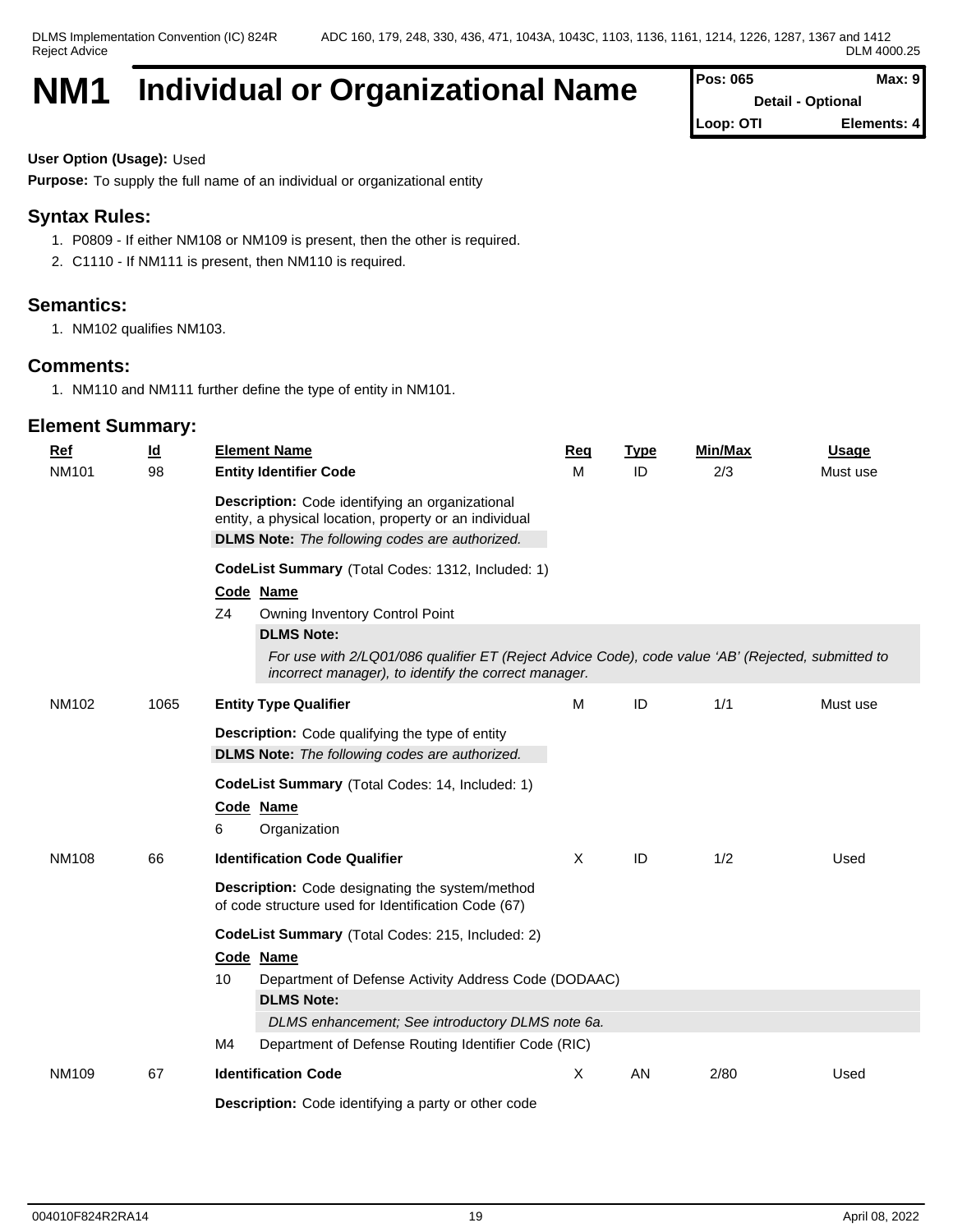## **TED** Technical Error Description

| Pos: 070  | Max: 1                   |
|-----------|--------------------------|
|           | <b>Detail - Optional</b> |
| Loop: TED | Elements: 3              |

## **User Option (Usage):** Used

**Purpose:** To identify the error and, if feasible, the erroneous segment, or data element, or both

## **Comments:**

1. If used, TED02 will contain a generic description of the data in error (e.g., part number, date, reference number, etc.).

## **DLMS Note:**

- *1. Use this segment to identify errors within the reported transaction set.*
- *2. This segment is a DLMS enhancement. See introductory DLMS note 6a.*

| TED <sub>01</sub><br>647<br>ID<br>1/3<br>м<br>Must use                                                              |  |
|---------------------------------------------------------------------------------------------------------------------|--|
| <b>Application Error Condition Code</b><br><b>Description:</b> Code indicating application error<br>condition       |  |
| <b>DLMS Note:</b> The following codes are authorized.                                                               |  |
| CodeList Summary (Total Codes: 162, Included: 2)                                                                    |  |
| Code Name                                                                                                           |  |
| 848<br><b>Incorrect Data</b>                                                                                        |  |
| <b>DLMS Note:</b>                                                                                                   |  |
| Use to indicate that specific reject advice is conveyed under 2/LQ01/086. Qualifier ET.                             |  |
| OTH Other                                                                                                           |  |
| <b>DLMS Note:</b>                                                                                                   |  |
| 1. DLA Transaction Services uses to provide narrative message reject information. Use with the<br>2/NTE/080 segment |  |
| 2. DLMS enhancement. See introductory DLMS note 6a.                                                                 |  |
| O<br>AN<br>TED <sub>02</sub><br>3<br>1/60<br>Used<br><b>Free Form Message</b>                                       |  |
| <b>Description: Free-form text</b>                                                                                  |  |
| O<br>AN<br>TED <sub>07</sub><br>724<br><b>Copy of Bad Data Element</b><br>1/99<br>Used                              |  |
| <b>Description:</b> This is a copy of the data element in<br>error                                                  |  |
| <b>DLMS Note:</b> May be used to identify the erroneous                                                             |  |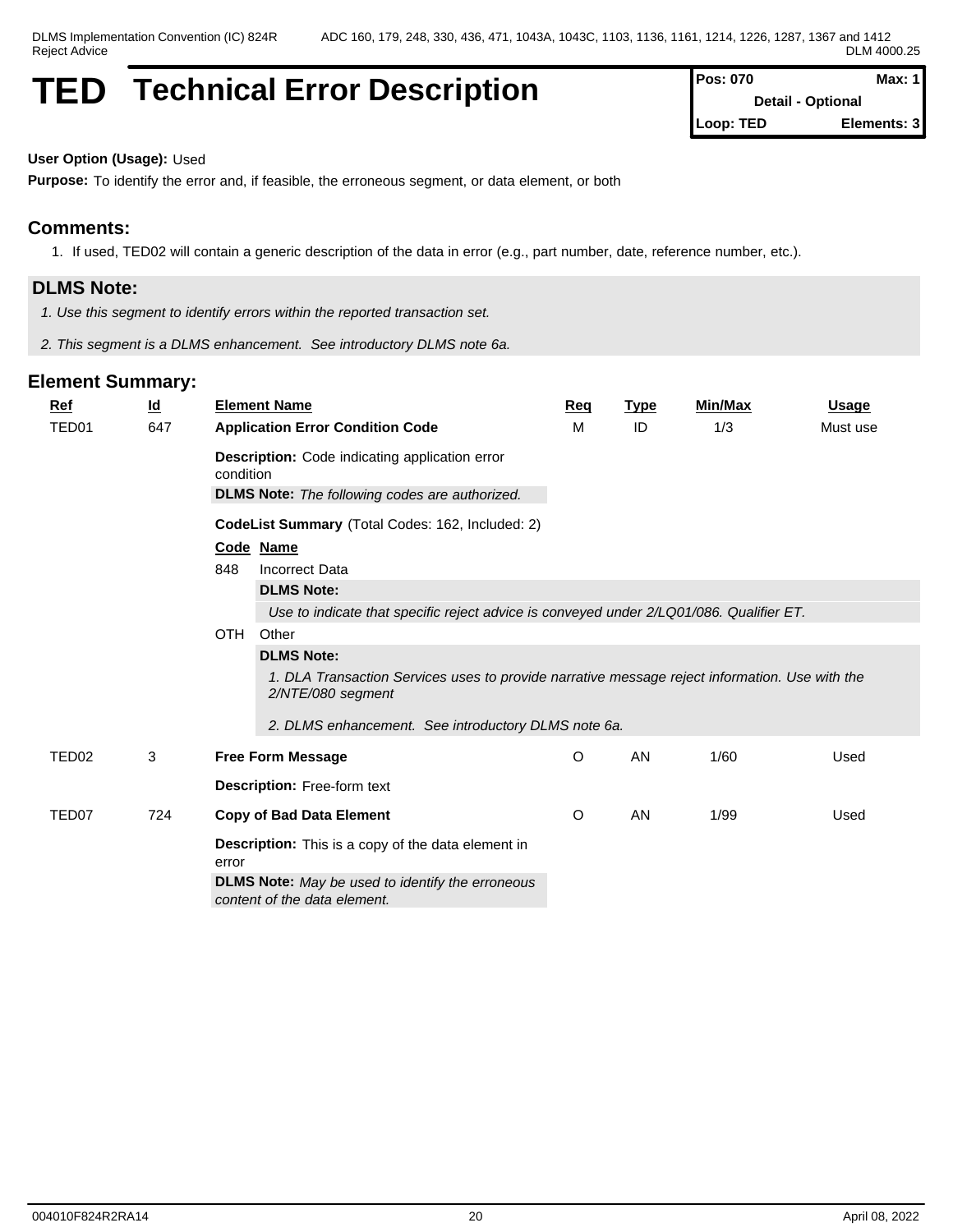## **NTE** Note/Special Instruction

| <b>Pos: 080</b> | Max: 100                 |
|-----------------|--------------------------|
|                 | <b>Detail - Optional</b> |
| Loop: TED       | Elements: 2              |

#### **User Option (Usage):** Used

**Purpose:** To transmit information in a free-form format, if necessary, for comment or special instruction

## **Comments:**

1. The NTE segment permits free-form information/data which, under ANSI X12 standard implementations, is not machine processable. The use of the NTE segment should therefore be avoided, if at all possible, in an automated environment.

#### **DLMS Note:**

*1. DLA Transaction Services uses to provide information previously provided by narrative message rejects. Use only with 2/TED01/070 code OTH-Other.*

*2. DLMS enhancement. See introductory DLMS note 6a.*

| <b>Ref</b>        | <u>ld</u> | <b>Element Name</b>                                                                                   | <b>Req</b> | <u>Type</u> | Min/Max | <b>Usage</b> |
|-------------------|-----------|-------------------------------------------------------------------------------------------------------|------------|-------------|---------|--------------|
| NTE <sub>01</sub> | 363       | <b>Note Reference Code</b>                                                                            | O          | ID          | 3/3     | Used         |
|                   |           | <b>Description:</b> Code identifying the functional area or<br>purpose for which the note applies     |            |             |         |              |
|                   |           | CodeList Summary (Total Codes: 241, Included: 1)                                                      |            |             |         |              |
|                   |           | Code Name                                                                                             |            |             |         |              |
|                   |           | Other Instructions<br>OTH                                                                             |            |             |         |              |
| NTE <sub>02</sub> | 352       | <b>Description</b>                                                                                    | м          | AN          | 1/80    | Must use     |
|                   |           | <b>Description:</b> A free-form description to clarify the<br>related data elements and their content |            |             |         |              |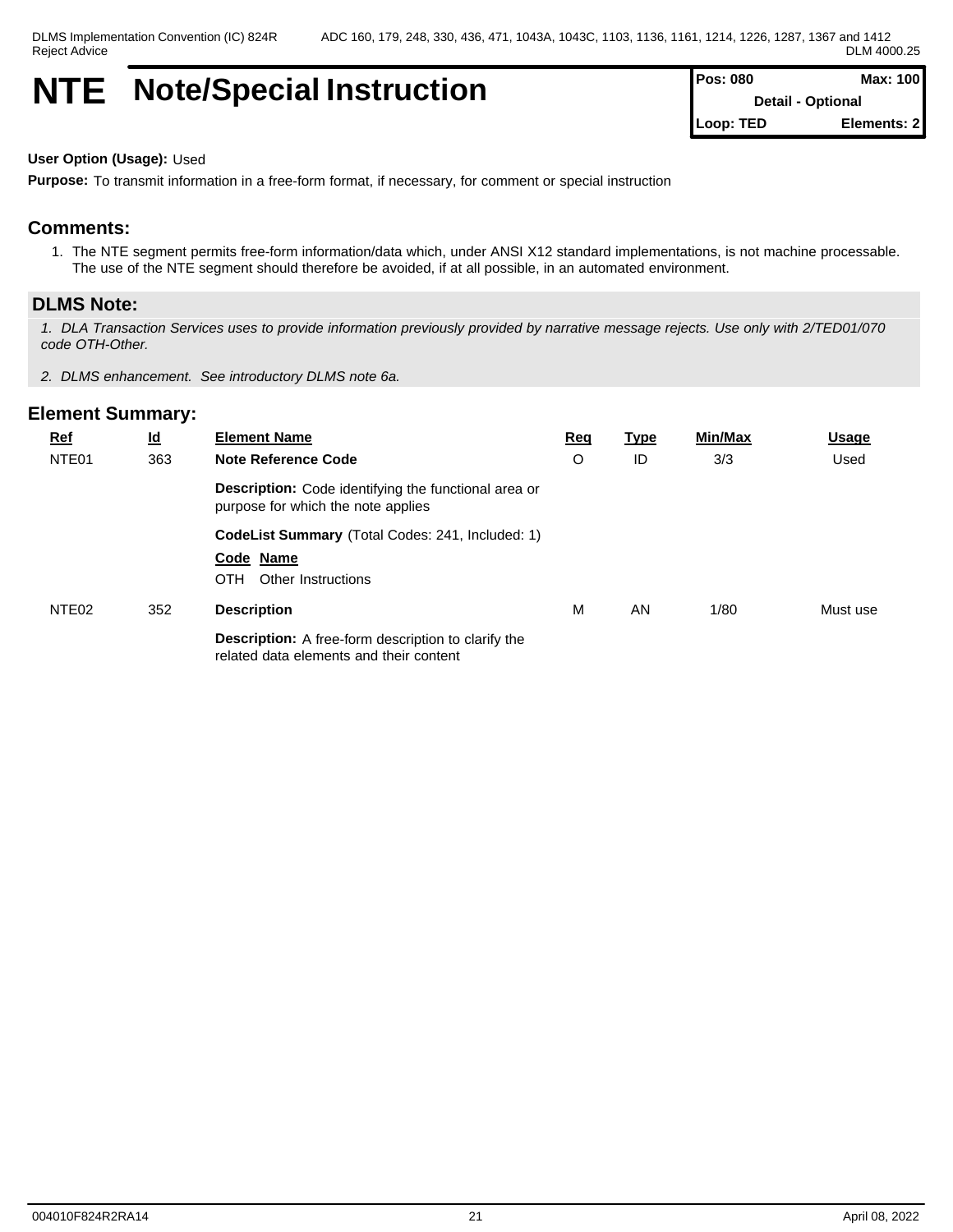## **LM** Code Source Information **Pos: 085** Max: 1

**Detail - Optional Loop: LM Elements: 1**

**User Option (Usage):** Used

**Purpose:** To transmit standard code list identification information

## **Comments:**

1. LM02 identifies the applicable industry code list source information.

## **DLMS Note:**

*Use the 2/LM/085 loop to identify coded information maintained in department or agency documentation.*

| <b>Ref</b>  | <u>ld</u> | <b>Element Name</b>                                                          | <u>Req</u> | <u>Type</u> | Min/Max | <b>Usage</b> |
|-------------|-----------|------------------------------------------------------------------------------|------------|-------------|---------|--------------|
| <b>LM01</b> | 559       | <b>Agency Qualifier Code</b>                                                 | M          | ID          | 2/2     | Must use     |
|             |           | <b>Description:</b> Code identifying the agency assigning<br>the code values |            |             |         |              |
|             |           | CodeList Summary (Total Codes: 176, Included: 1)                             |            |             |         |              |
|             |           | Code Name                                                                    |            |             |         |              |
|             |           | Department of Defense (DoD)<br>DF                                            |            |             |         |              |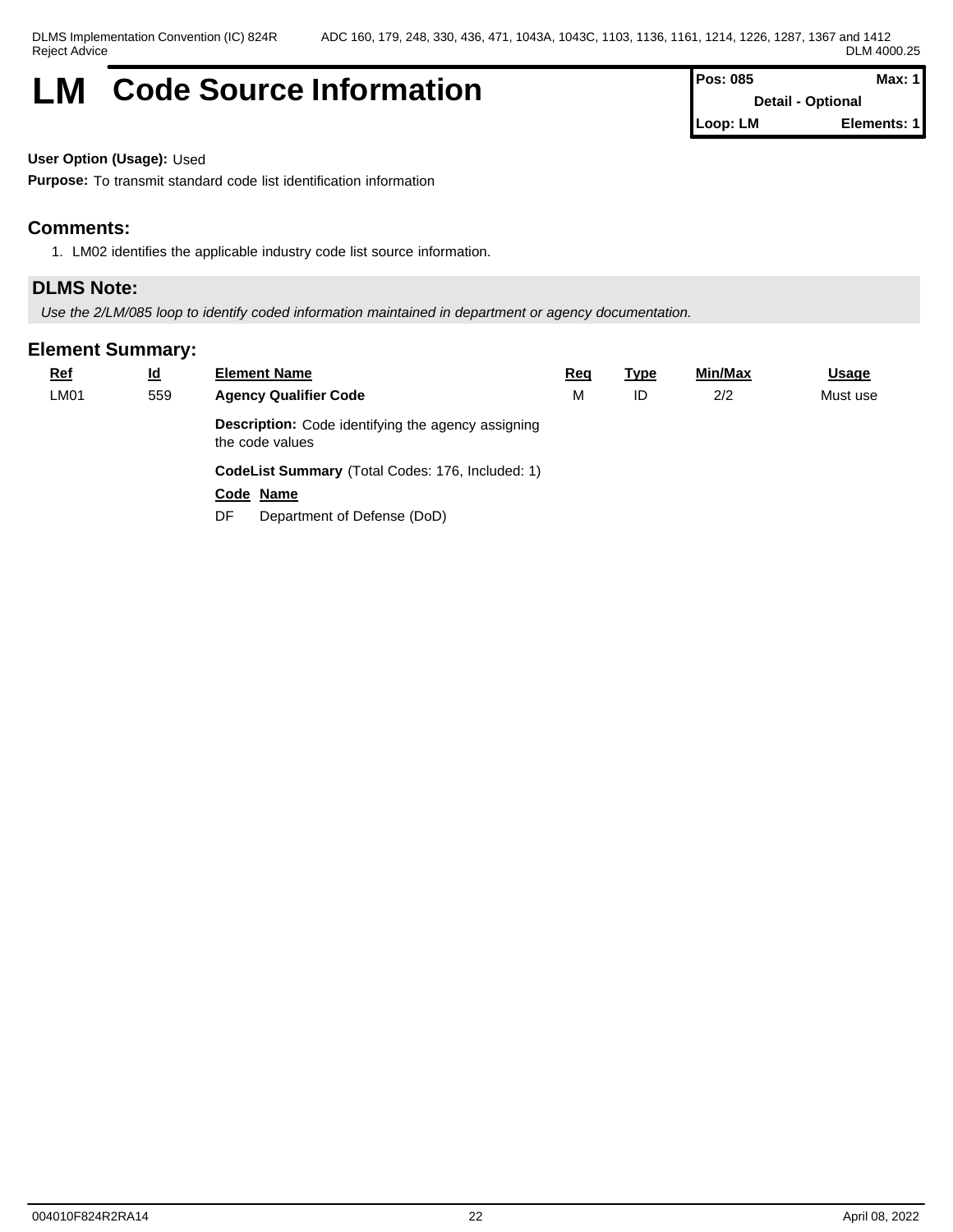

**Detail - Mandatory Loop: LQ Elements: 2**

#### **User Option (Usage):** Must use

**Purpose:** Code to transmit standard industry codes

## **Syntax Rules:**

1. C0102 - If LQ01 is present, then LQ02 is required.

| <b>Ref</b> | <u>ld</u> |           | <b>Element Name</b>                                                                                                                                                                                                                                                                                                                                                     | Req | <b>Type</b> | Min/Max | <b>Usage</b> |  |  |  |  |  |  |
|------------|-----------|-----------|-------------------------------------------------------------------------------------------------------------------------------------------------------------------------------------------------------------------------------------------------------------------------------------------------------------------------------------------------------------------------|-----|-------------|---------|--------------|--|--|--|--|--|--|
| LQ01       | 1270      |           | <b>Code List Qualifier Code</b>                                                                                                                                                                                                                                                                                                                                         | O   | ID          | 1/3     | Used         |  |  |  |  |  |  |
|            |           | code list | <b>Description:</b> Code identifying a specific industry                                                                                                                                                                                                                                                                                                                |     |             |         |              |  |  |  |  |  |  |
|            |           |           | <b>DLMS Note:</b> The following codes are authorized.                                                                                                                                                                                                                                                                                                                   |     |             |         |              |  |  |  |  |  |  |
|            |           |           | <b>CodeList Summary</b> (Total Codes: 558, Included: 2)                                                                                                                                                                                                                                                                                                                 |     |             |         |              |  |  |  |  |  |  |
|            |           |           | Code Name                                                                                                                                                                                                                                                                                                                                                               |     |             |         |              |  |  |  |  |  |  |
|            |           | 0         | Document Identification Code                                                                                                                                                                                                                                                                                                                                            |     |             |         |              |  |  |  |  |  |  |
|            |           |           | <b>DLMS Note:</b>                                                                                                                                                                                                                                                                                                                                                       |     |             |         |              |  |  |  |  |  |  |
|            |           |           | 1. The DLSS DIC is retained in the DLMS to facilitate transaction conversion in a mixed DLSS/DLMS<br>environment. Continued support of the DIC in a full DLMS environment will be assessed at a future<br>date.                                                                                                                                                         |     |             |         |              |  |  |  |  |  |  |
|            |           |           | 2. The DIC is not to be applicable to every rejection transaction.                                                                                                                                                                                                                                                                                                      |     |             |         |              |  |  |  |  |  |  |
|            |           |           | 3. May use 2 iterations of LQ01 code 0 when the rejected transaction contained an LQ01 code 0. Use<br>one iteration with LQ02 code value DZG, when applicable, to represent DLMS 824R equated to<br>MILSTRAP DIC DZG in a mixed DLSS/DLMS environment. Use another iteration of LQ01 code 0 with<br>the code value from the transaction being rejected when applicable. |     |             |         |              |  |  |  |  |  |  |
|            |           |           | 4. Future Streamlined data; See introductory DLMS note 6c.                                                                                                                                                                                                                                                                                                              |     |             |         |              |  |  |  |  |  |  |
|            |           | ET.       | <b>Reject Advice Code</b>                                                                                                                                                                                                                                                                                                                                               |     |             |         |              |  |  |  |  |  |  |
|            |           |           | <b>DLMS Note:</b>                                                                                                                                                                                                                                                                                                                                                       |     |             |         |              |  |  |  |  |  |  |
|            |           |           | Use to identify reason original transaction was rejected.                                                                                                                                                                                                                                                                                                               |     |             |         |              |  |  |  |  |  |  |
| LQ02       | 1271      |           | <b>Industry Code</b>                                                                                                                                                                                                                                                                                                                                                    | X   | <b>AN</b>   | 1/30    | Used         |  |  |  |  |  |  |
|            |           |           | <b>Description:</b> Code indicating a code from a specific<br>industry code list                                                                                                                                                                                                                                                                                        |     |             |         |              |  |  |  |  |  |  |
|            |           |           | <b>DLMS Note:</b> Use to cite a code that is contained in<br>a code source list applicable to the qualifier code<br>cited in LQ01.                                                                                                                                                                                                                                      |     |             |         |              |  |  |  |  |  |  |
|            |           |           |                                                                                                                                                                                                                                                                                                                                                                         |     |             |         |              |  |  |  |  |  |  |